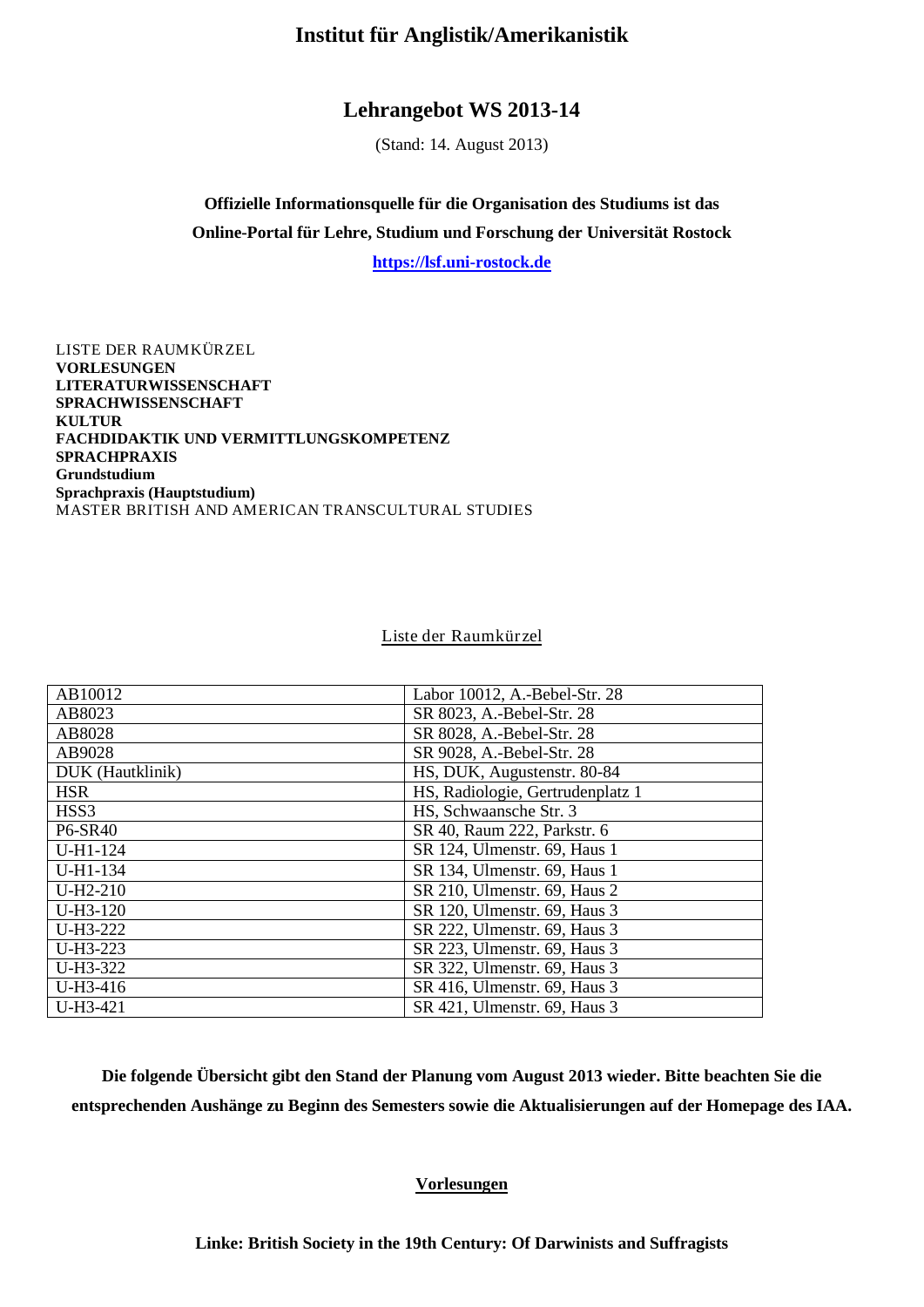This lecture provides a survey of the changes in 19th century Britain, from technological and economic advancement to artistic movements. To give the survey a clear structure, 19th century British history will not only be divided into periods but also into several histories such as, for example, the history of class relations and the franchise, major legal changes, women's history, history of the Empire, intellectual and art history (including their interconnectedness and effects), and the history of Ireland and Scotland. Though by no means comprehensive, the lecture will serve to illustrate the complexity of change in many areas of British society. It will draw on 19th century sources as well as recent historiography and highlight the process of constructing and revising history.

### **Schmitt-Kilb: English/British Literary History I**

Vorlesung, 70393, Di. 17.15-18.45, AE HS I

A sound understanding of literary history in context is indispensable for your studies of EngLit/BritLit. The lecture provides an overview of literary texts and developments in English literature in the context of cultural and social history as well as the history of events and ideas. Critical reflections on the nature and the function of literary history, of the canon, genre and (literary) theory as well as in-depth discussion of selected individual texts will support the "grand narrative" of the story of English Literature. In this first of a two-part survey lecture, you will be introduced to important English, Scottish, Welsh and Irish writers and their texts from the 16th to the 19th century. A *Reader* will be provided at the beginning of the term.

#### **Kornexl: Essentials of English Linguistics**

Vorlesung, 70406, Di. 9.15-10.45, AE HSI

# **LA-Studierende (modularisiert ab WS 2012/13) müssen parallel zu dieser Vorlesung auch den Kurs "Grundkurs: English Linguistics – An Introduction" besuchen, da das Modul "Grundlagen der Englischen Sprachwissenschaft I" beide Veranstaltungen beinhaltet.**

This lecture complements the Grundkurs "English Linguistics". It introduces students to the study of language and familiarizes them with the core areas and key concepts of Linguistics with major approaches to the field and specific methods and research tools that enable us to analyze both human language in general and English in particular from a system and speaker-oriented point of view. The material will be presented in a way that helps participants to develop their analytical skills and engage in active learning.

### **Literaturwissenschaft**

# <span id="page-1-0"></span>**Wallat: Grundkurs: Einführung in die britische und amerikanische Literaturwissenschaft A**

Grundkurs, 70100, Di. 17.15-18.45, AB8023

Der Kurs möchte mit Grundbegriffen und zentralen Fragestellungen der Literaturwissenschaft unseres Faches vertraut machen, also in die Teilbereiche Literaturtheorie, Textanalyse und Literaturgeschichte einführen. Anhand von Werken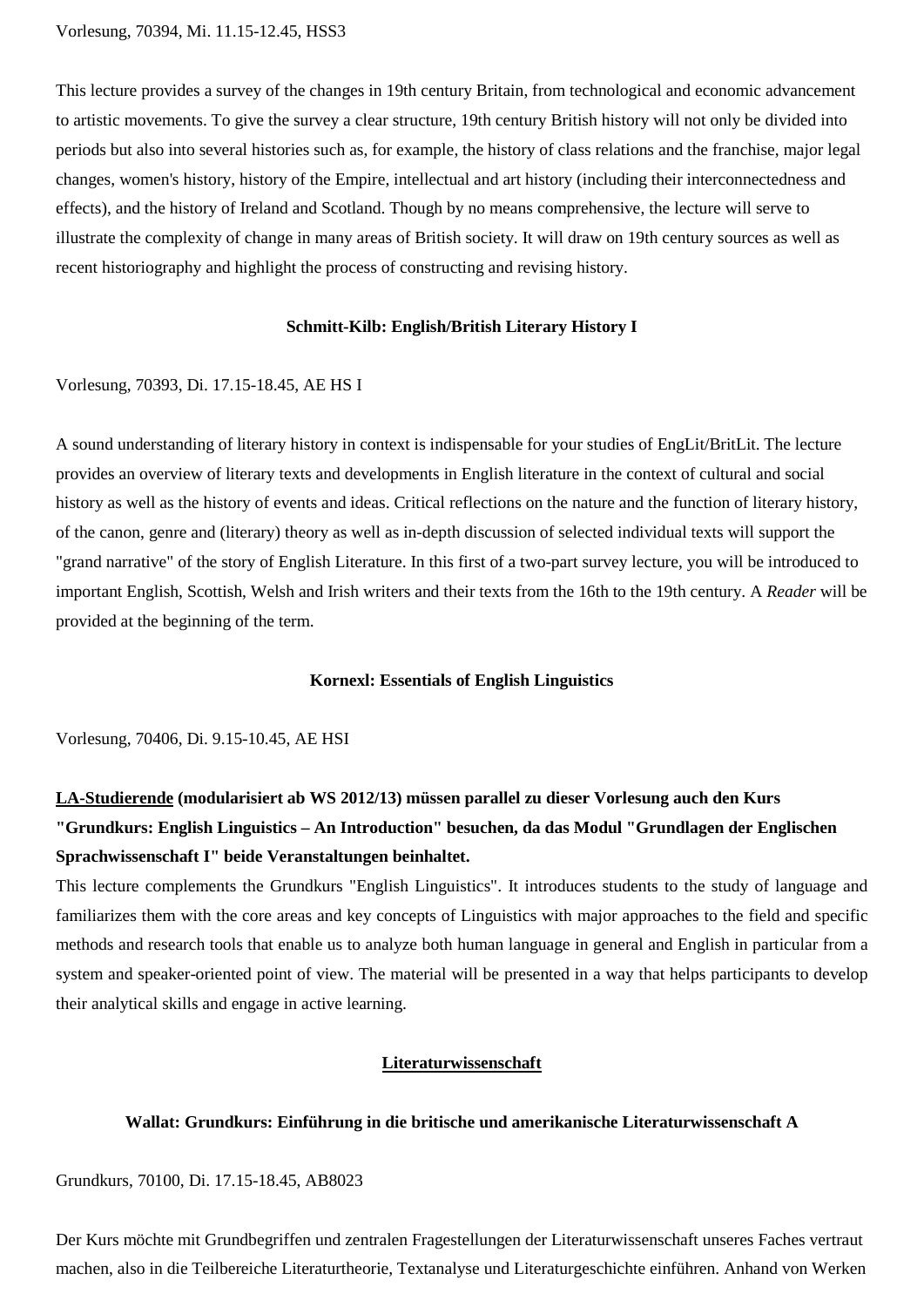aus unterschiedlichen Perioden, Gattungen und Kulturkreisen soll ein Eindruck von dem weiten Gegenstandsbereich der englischen und amerikanischen Literaturwissenschaft vermittelt und zugleich eine Anleitung zum Umgang mit Texten gegeben werden.

Eine Sitzung beginnt üblicherweise mit der gemeinsamen Interpretation eines literarischen Werks und geht dann, darauf aufbauend, in eine systematische Informationsbereitstellung durch den Lehrenden über. Klarer, Mario (2007) *Einführung in die Anglistisch-Amerikanistische Literaturwissenschaft*, WBG. ISBN - 10: 3534204832

Hemingway, Ernest (1952) *The Old Man and the Sea.* Reclam: ISBN 3-15-009075-x Williams, Tennessee (1945) *The Glass Menagerie.* Reclam: ISBN 3-15-009178-0 (Die Bücher von Klarer, Hemingway und Williams werden bei Thalia bestellt.)

## **Mackenthun: Grundkurs: Einführung in die britische und amerikanische Literaturwissenschaft B**

## Grundkurs, 70101, Mi 9.15-10.45, U-H3-322

Der Grundkurs dient der Vermittlung von grundlegenden Kenntnissen und Fähigkeiten, die Sie für das weitere Studium der englischen und amerikanischen Literatur benötigen. Anhand der Lektüre von *short stories*, Gedichten, kurzen theoretischen Texten und eines Romans werden Sie mit der Arbeit am Text, mit Methoden der Interpretation und theoretischen Fragestellungen vertraut gemacht. Die zu behandelnden Texte werden in Form eines *Readers* verfügbar gemacht. Zusätzlich werden wir Mary Shelleys Roman *Frankenstein* besprechen, mit dessen Erwerb und Lektüre Sie möglichst bald beginnen sollten (Ausgabe: Penguin Classics, ISBN 9780141439471; erhältlich bei Weiland oder Internet-Buchversand). Zur studiumsbegleitenden Einführung in das Anglistikstudium empfehle ich Barbara Korte, Klaus Peter Müller und Josef Schmied (1997) *Einführung in die Anglistik*, Stuttgart: Metzler.

### **Hasenkamp: Grundkurs: Einführung in die britische und amerikanische Literaturwissenschaft C**

Grundkurs, 70102, Mo. 17.15-18.45, U-H1-124

*Plot* und *setting*, *perspective*, *genre*, *figures of speech* und *meter*, und was genau ist eigentlich Literatur? Dieser Kurs soll Ihnen systematisch die Grundlagen der Textanalyse und -interpretation vermitteln, die Sie für literaturwissenschaftliches Arbeiten in Ihrem weiteren Studium benötigen. Wir werden Kurzgeschichten, Gedichte, ein Theaterstück und eine Novelle lesen und anhand dieser Textbeispiele die Arbeit am Text üben und unterschiedliche literaturwissenschaftliche Fragestellungen erörtern. Abschließend behandeln wir auch Grundlagen des wissenschaftlichen Arbeitens (Quellenrecherche, Zitierweise).

Die zu lesenden Texte sind in einem *Reader* im Copyshop erhältlich.

Bitte besorgen Sie sich zusätzlich *The Day of the Triffids* von John Wyndham (ISBN 978-0141185415, vorbestellt in der anderen Buchhandlung am Doberaner Platz).

# **Schmitt-Kilb: English Novels of the 1980s: Graham Swift (***Waterland***), Kazuo Ishiguro (***The Remains of the Day***), Julian Barnes (***History of the World in 10 ½ Chapters***)**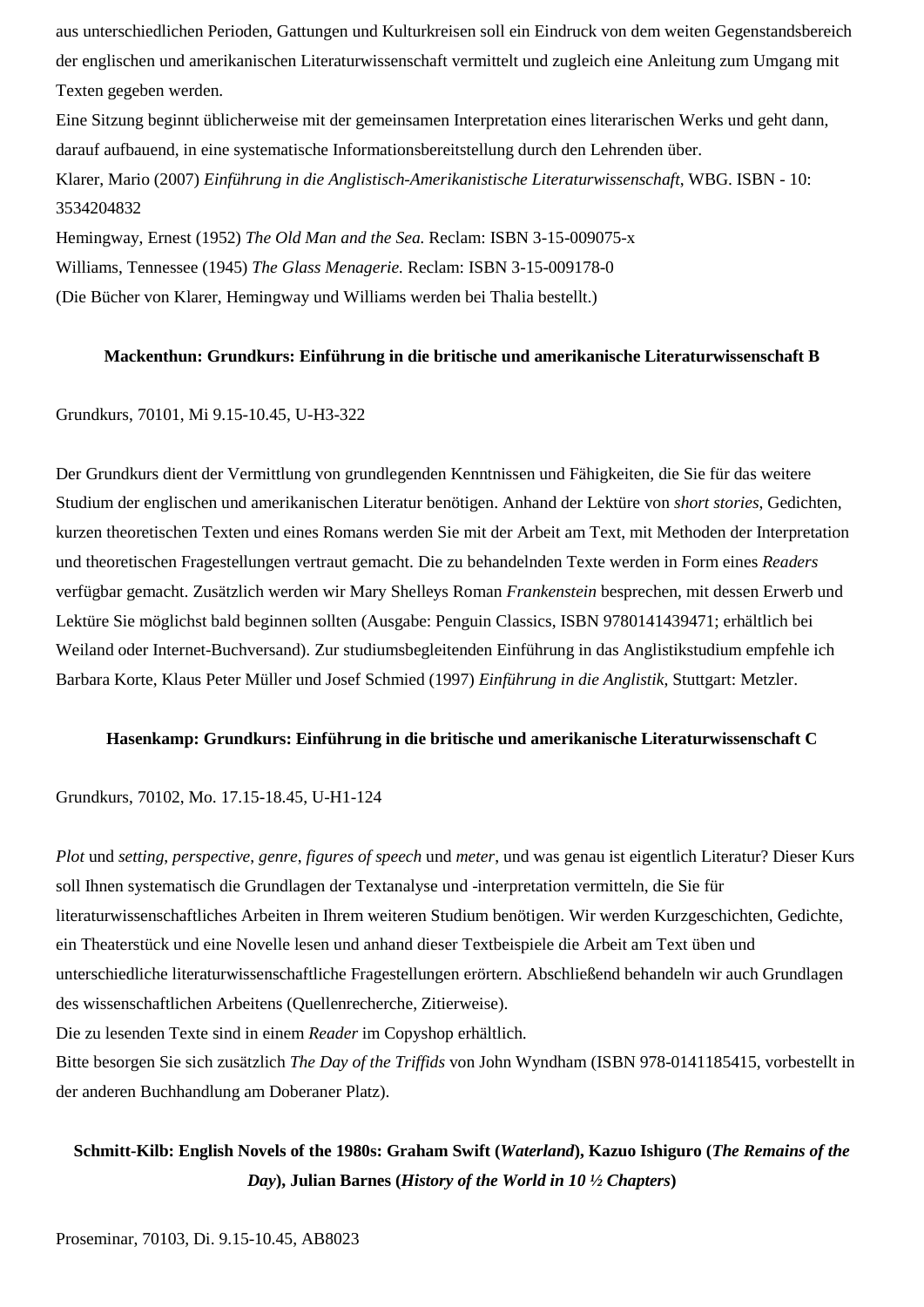The novels we are going to read in this course have become classics of postmodern British fiction and, as such, wellsuited as an introduction to contemporary literary concerns. They are all concerned with the unstable relationship of history and fiction (key word "historiographic metafiction"); they all make use of postmodern narrative techniques (key words "unreliable narration", "multiperspectivity", "fragmentation"), and they are all fun to read. The course is designed to extend your "Grundkurs"-knowledge about narrative texts. Discussions on theoretical positions and concrete textual analysis will thus form an integral part of the sessions. You are expected to have read *Waterland* by the first session and will have to pass a quiz on the book in the first session in order to be able to further participate. Purchase the books and start reading as soon as possible.

## **Mackenthun: Michael Chabon,** *The Amazing Adventures of Kavalier & Clay***. A Case Study in Literary Criticism**

### Proseminar, 70098, Do. 13.15-14.45, U-H2-210

Michael Chabon is one of the most inventive and celebrated American writers of the present day. In his novel *The Amazing Adventures of Kavalier & Clay,* set in the 1930s, he introduces us to a couple of picaresque immigrant characters who are manoeuvring themselves through some of the most challenging situations of the twentieth century. In escaping from alienated labor in the "Empire Novelties Incorporated Company" in New York, they seek to fulfill their own notion of the American Dream by becoming independent cartoonists only to find themselves in deep moral conflict due to the sufferings of their family members in fascist Europe, an episode which triggers an elaborate quest around the world. The novel won the Pulitzer Prize for Fiction in 2001, reason enough to look at it in depth and to chart the critical discussions that have since centered on it.

In addition to a *Reader* with critical essays, students are required to purchase:

Chabon, Michael. 2001. *The Amazing Adventures of Kavalier & Clay.* HarperCollins. ISBN-10: 1841154938. **Please sign up via Stud.IP; if the system rejects you or puts you on the waiting list, come to the first session regardless. Admission to this class depends on passing a QUIZ on the first 100 pages of Michael Chabon,** *The Amazing Adventures of Kavalier & Clay***, in the first session. Bring the novel for the quiz.**

### **Wallat: American Local Color Writing (1880-1920)**

Proseminar, 70080, Do. 09.15-10.45, AB8023

The time between the Civil War and the end of World War I – marked by increased nation-building, immigration, internal migration and racial tension – saw the rise of local color literature, which described the peculiarities of regional life through "lived experiences". From 1886, when Bret Harte published his local color stories "The Luck of Roaring Camp" and "The Outcasts of Poker Flat," until the First World War, literary regionalism enjoyed enormous popularity in America. Supported by magazines such as the *Atlantic Monthly*, *Century*, the *Colored American Magazine*, and *Land of Sunshine*, it was championed by many influential writers. However, there was never a single local color or regionalist tradition. Instead, the genre includes a wide range of writers and texts, spanning not only different parts of the United States but also many cultures and ethnicities, genres and forms, goals and ideologies. This seminar will introduce students to American local color writing. Based on the introductory seminar to British and American literature, this course will deal with the American short story and examine the achievements of such familiar writers as Joel Chandler Harris, Kate Chopin, Hamlin Garland and Sarah Orne Jewett and introduce less wellknown voices like Sui Sin Far, Abraham Cahan and Zitkala-Sa.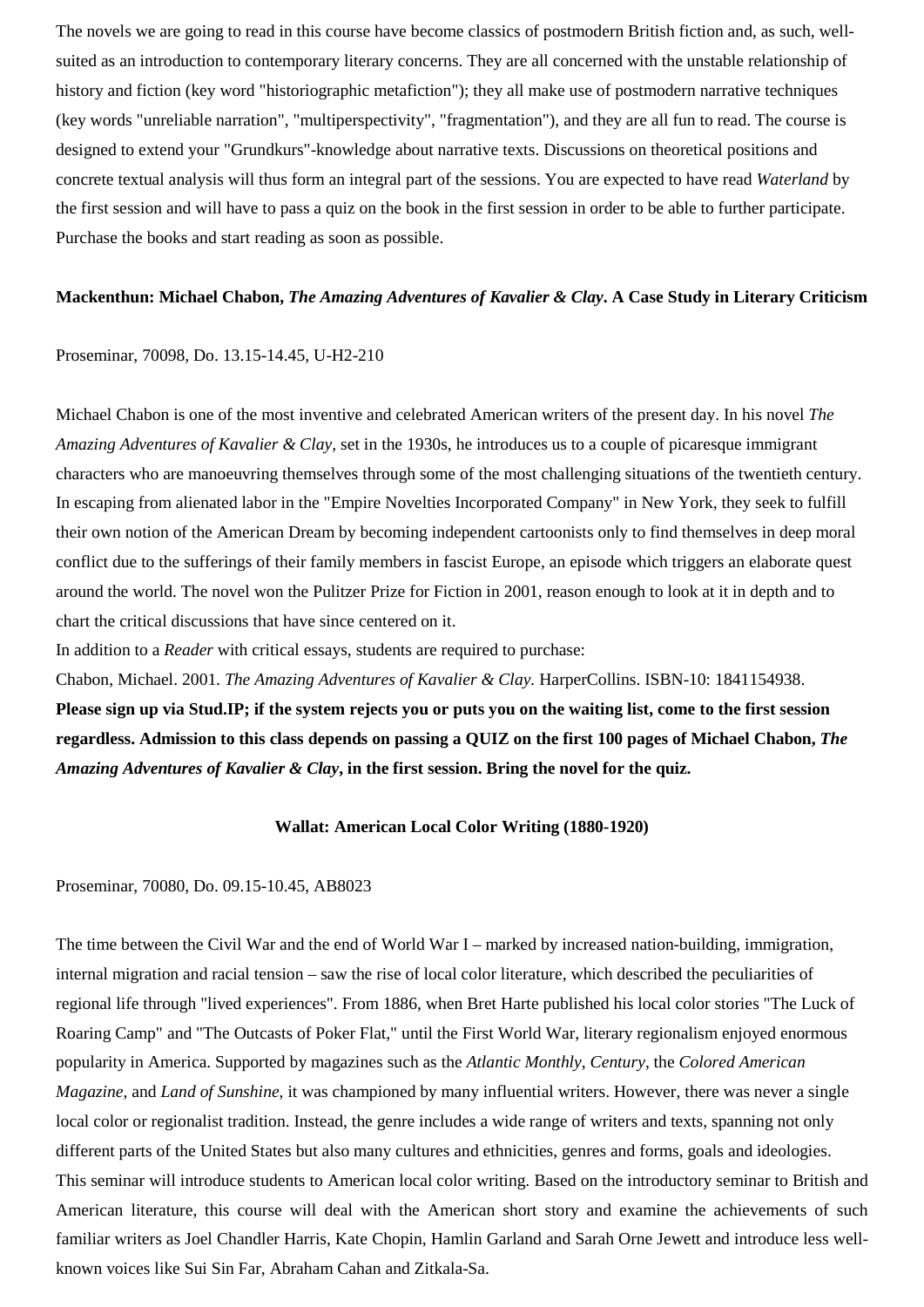Though classes will be accompanied by handouts, participants are asked to buy:

Ammons, Elizabeth and Valerie Rohy (eds.): *American Local Color Writing, 1880-1920.* New York: Penguin Books, 1998. (ISBN-10: 014043688X)

## **Schmitt-Kilb: Rejection and Romance: The "Gypsy" in British Literature**

## Hauptseminar, 70144, Fr. 13.15-14.45, AB8028

Amongst the many groups accounting for the 'multi' in 'multicultural Britain', there is one which finds itself both subjected to a unique amount of hostility and confronted with an equally unique amount of cliché-ridden attitudes, one whose possibility of being heard was and is smaller even than that of most others: "gypsies". Various clichés – a hodgepodge of images ranging from the uncivilized cleptomaniac to the passionate freedom lover (re)produced in and through literature – present them as a social group of nomads without a genuine cultural identity. In the course we will trace the history of this issue and discuss the influential romanticizing as well as pejorative representation of "gypsies" in a number of English literary texts from the early  $19<sup>th</sup>$  to the  $21<sup>st</sup>$  century, from Sir Walter Scott to Louise Doughty. We will investigate the function of the literary "gypsy" and analyse the persisting construction of images of "gypsies" still prevalent in European and specifically British imagination. For further information, please check my notice board (from September  $15<sup>th</sup>$ ).

# **Schmitt-Kilb: Gothic, Horror and Romance in 19th Century British Fiction**

## Hauptseminar, 70145, Mi. 11.15-12.45, AB8023

This course will consider works that fall under the genre known as "Gothic", a genre which has experienced a surprising revival in recent decades. As this genre is one of highly contested boundaries, we will consider how to define the Gothic, and what exactly constitutes this form. Is "the Gothic" a literary time period, a set of thematic concerns, or rather a literary mode? Our reading of gothic novels will be supported by critical literature on the Gothic genre. Topics such as "Gothic Spaces", the "Monstrous Other", and "Gender and Sexuality" will be our concern. Moreover, we will attempt to explain the themes of Gothic novels as reflections of prominent social, political, philosophical and economic concerns of their times. For further information, please check my notice board (from September 15<sup>th)</sup>. Please buy and read Horace Walpole's *The Castle of Otranto* (1764; I suggest you all buy the Oxford World's Classics-edition) – knowledge of this text may be tested (you have to pass in order to get in) in the first session.

# **Wallat: Writers of the** *Lost Generation***: Ernest Hemingway and Francis Scott Fitzgerald**

### Hauptseminar, 70129, Fr. 11.15-12.45, AB8023

Gertrude Stein's remark, "You are all a lost generation", addressed to Hemingway, was used as a preface to the latter's novel *The Sun Also Rises,* which brilliantly describes an expatriate group typical of the "lost generation" – disillusioned intellectuals and aesthetes of the years following World War I, who rebelled against former ideals and values.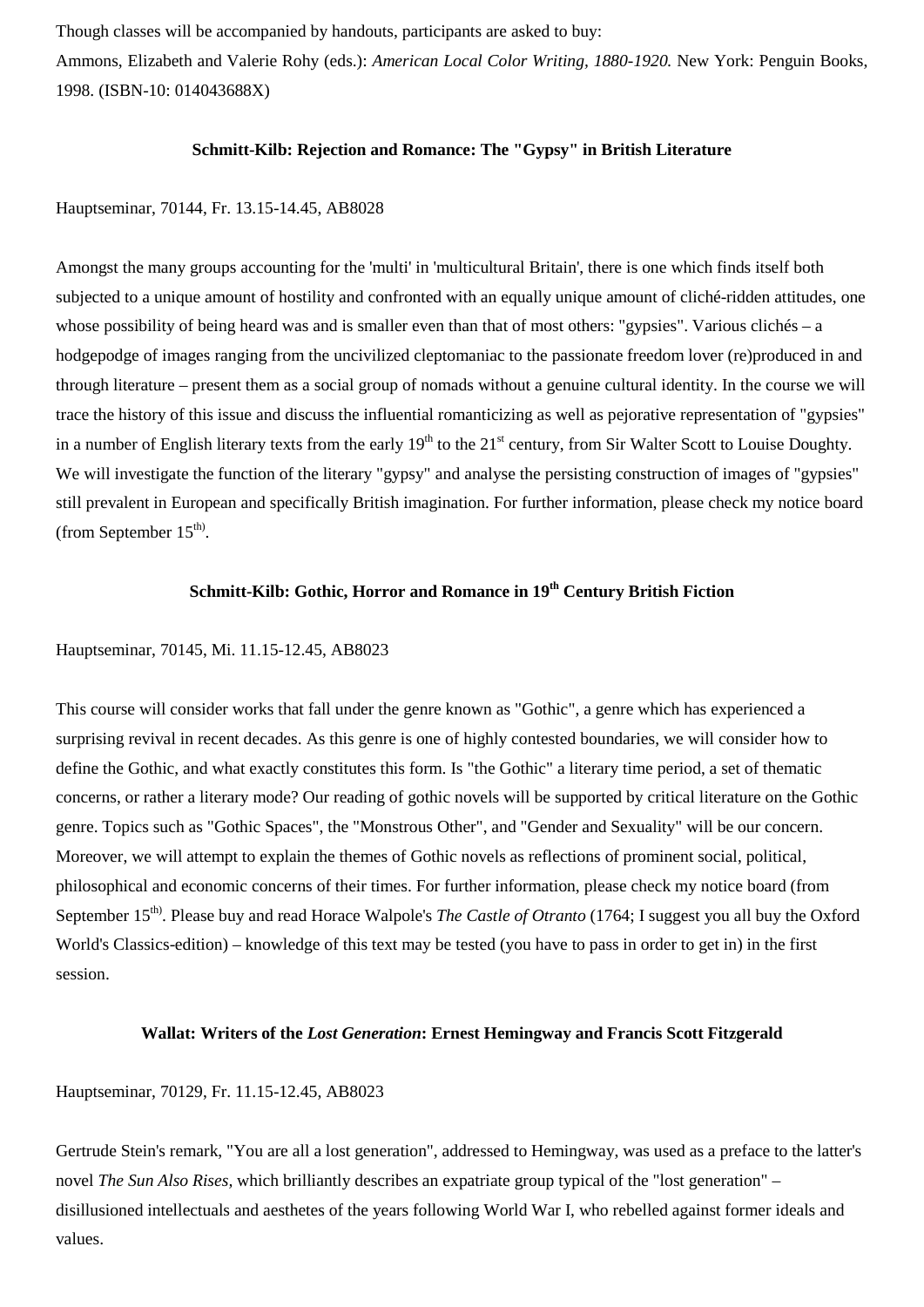This course provides an introduction to two of the main representatives of the so-called "lost generation": Ernest Hemingway and Francis Scott Fitzgerald in addition to a survey of the forms and strategies of the "lost generation" and an insight into some of the masterpieces of its most prominent novelists. Participants are asked to buy and read:

Ernest Hemingway (1926), *The Sun Also Rises*, London: Arrow Books. (0 09 990850 6) Ernest Hemingway (1929), *A Farewell to Arms*, London: Arrow Books. (0 09 991010 1) Ernest Hemingway (1944), *The First Forty-Nine Stories*, London: Arrow Books. (0 09 933931 5) F. Scott Fitzgerald (1925), *The Great Gatsby*, London: Penguin Books. (0 14 062018 4) F. Scott Fitzgerald (1934), *Tender is the Night*, London: Penguin Books. (0 14 118359 4) F. Scott Fitzgerald, *Babylon Revisited: And other Stories* (ed. 1996), New York: Scribner. (0 14 062018 4)

### **Mackenthun: Native American Literature**

Hauptseminar, 70141, Fr. 11.15-12.45, AB 8028

The literature of authors with a Native American tribal background is presently one of the most fascinating and vibrant fields in US literature. In addition to a general historical survey and various theoretical assessments of the transcultural aspects of Native American literature, this class will offer in-depth analyses of the development of the Native American novel, beginning with its initial concern with the traumata of war, dispossession, racial hybridity, and disfranchisement on the reservation (Silko), moving to humorous investigations into the absurdities of US practices of racial differentiation and stereotyping (King), to representations of environmental and land rights issues (Hogan), and finally to reflecting an increasing concern with processes of transculturation beyond the territorial limits of the United States (Welch). Knowledge of additional novels by these and other writers (e.g. by Louise Erdrich, Sherman Alexie, Gerald Vizenor, and Louis Owens) can be fed into the class discussion by way of reports (Leistungsreferate). In addition to a *Reader*, the following books have to be purchased:

Silko, Leslie Marmon. 1977. *Ceremony*. Reprint: Penguin, 1986. ISBN-10: 0140086838.

King, Thomas. 1993. *Green Grass Running Water*. Bantam. ISBN-10: 0553373684.

Hogan, Linda. 1995. *Solar Storms*. Scribner. ISBN-10: 0684825392.

Welch, James. 2000. *The Heartsong of Charging Elk*. Anchor. ISBN-10: 0385496753.

**Please sign up via Stud.IP; if the system rejects you or puts you on the waiting list, come to the first session regardless. Admission to this class depends on passing a QUIZ on Leslie Marmon Silko,** *Ceremony***, in the first session***.* **Bring along the novel for the quiz.**

### **Mackenthun: Betwixt and Between. Liminality in American Literature and Culture**

## Hauptseminar, 70142, Do. 15.15-16.45, U-H2-210

The term liminality designates a status in between two 'stable' conditions: a process of passing over from one state to another in temporal or spatial terms, or in terms of personal development such as identity transformation during adolescence. After a few theoretical preliminaries, we will look at liminality: first, in terms of ambivalent territoriality, taking as examples the historical and theoretical discourses about the western Frontier and the borderzone/*frontera* between the US and Mexico. We will look at how these borders so central to US collective identity – one 'moving', one fixed and heavily defended with electrical fences – are rhetorically produced and critiqued in nonfictional and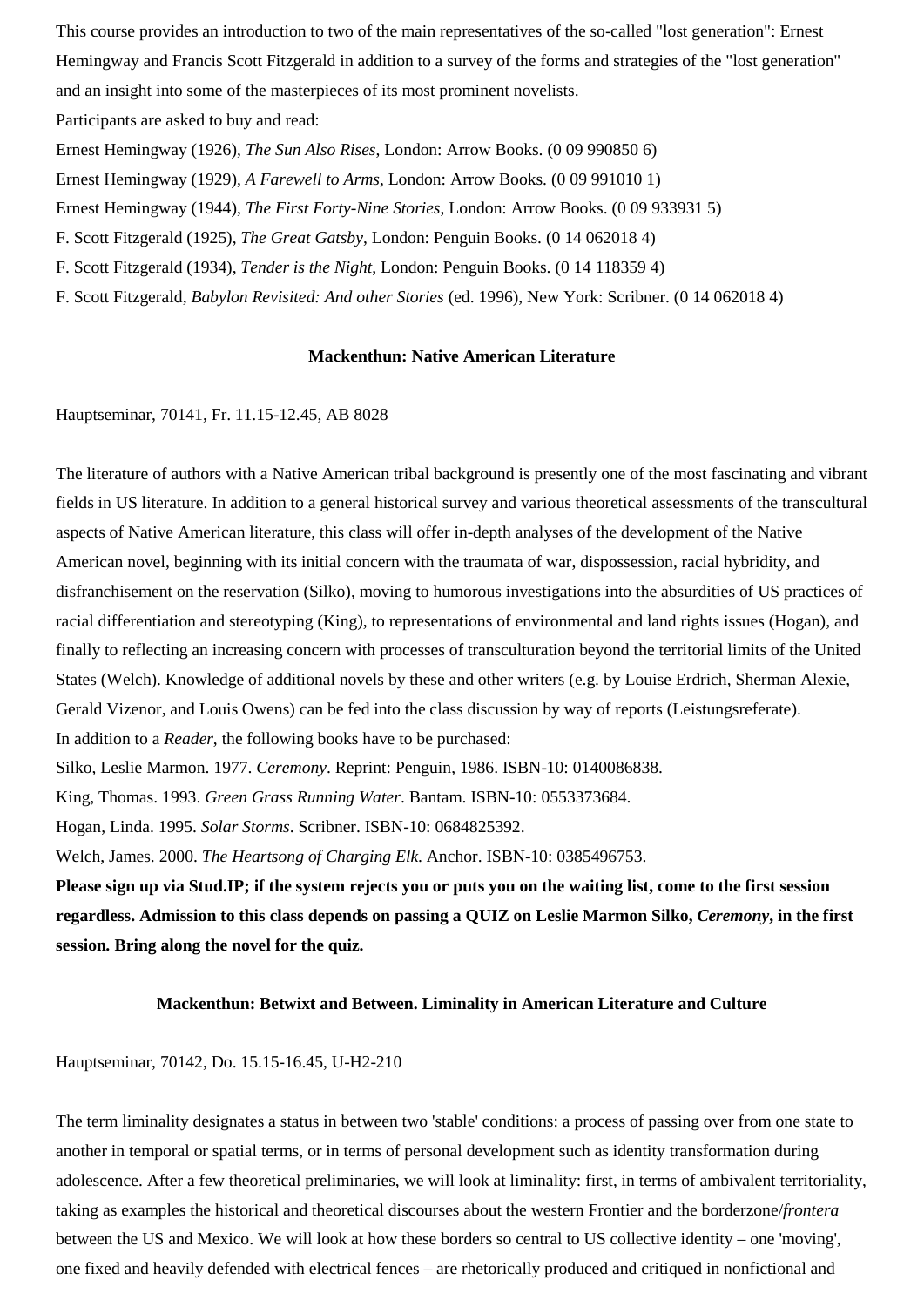literary texts; secondly, we will discuss the liminal status of racial identities in the light of scientific discourses about racial hybridity and the literary response to this. The class will begin with the Choctaw-Cherokee-Irish writer Louis Owens' novel *The Sharpest Sight*, which negotiates both meanings of liminality, and it will end with Stephen King's classic *Pet Sematary* – with which the imperial power's fear of colonial revenge culminated in the Reagan era. In addition, we will discuss texts by Irving, Hawthorne, Poe, Lovecraft, Nella Larsen, and Gloria Anzaldua, and look at how the theme has been dealt with in film (e.g. Michael Wadleigh's *Wolfen*). **In addition to a** *Reader***, the following texts have to be purchased:**

Owens, Louis (1995) *The Sharpest Sight*. Oklahoma UP. ISBN-10: 0806125748

King, Stephen (1983) *Pet Sematary*. Reprint Pocket Books, 2001. ISBN-10: 0743412273

<span id="page-6-0"></span>**Please sign up via Stud.IP; if the system rejects you or puts you on the waiting list, come to the first session regardless. Admission to this class depends on passing a QUIZ on Louis Owens,** *The Sharpest Sight,* **in the first session. Bring along the text for that purpose.**

# **Sprachwissenschaft**

## **Grundkurs: English Linguistics – An Introduction**

Grundkurs, 70006

N.N., Gr. 1, Di. 11.15-12.45, U-H3-322 Spohr, Gr. 2, Do. 11.15-12.45, AB8023 Spohr, Gr. 3, Mi. 13.15-14.45, AB8023 Spohr, Gr. 4, Do. 13.15-14.45, AB 8028 Wannisch, Gr. 5, Do. 15.15-16.45, AB8023

**LA-Studierende (modularisiert ab WS 2012/13) müssen parallel zu diesem Kurs auch die Vorlesung "Essentials of English Linguistics" besuchen, da das Modul "Grundlagen der Sprachwissenschaft I" beide Veranstaltungen beinhaltet.**

**BA-Studierende müssen parallel zu diesem Kurs auch die Übung "Fundamentals of Grammar" besuchen, da das Modul "Grundlagen der Englischen Sprachwissenschaft I" beide Kurse beinhaltet.**

This class introduces students to the different fields of linguistics, their pertinent methods and terminology. The course thus offers a survey of the study of English on different linguistic levels, beginning with its sounds (phonetics/phonology), moving on to an analysis of the form, structure and meaning of words (morphology, lexicology, semantics) and of sentences (syntax) towards an analysis of discourse and language use (pragmatics). An introduction to the analysis of regional or social varieties of language (sociolinguistics) and to the principles of historical linguistics will round off this survey.

## **Kornexl: Language and Culture in Anglo-Saxon England**

Proseminar, 70036, Di. 13.15-14.45, AB8023

**Die TeilnehmerInnen müssen das Modul "Grundlagen der Englischen Sprachwissenschaft I" erfolgreich absolviert haben.**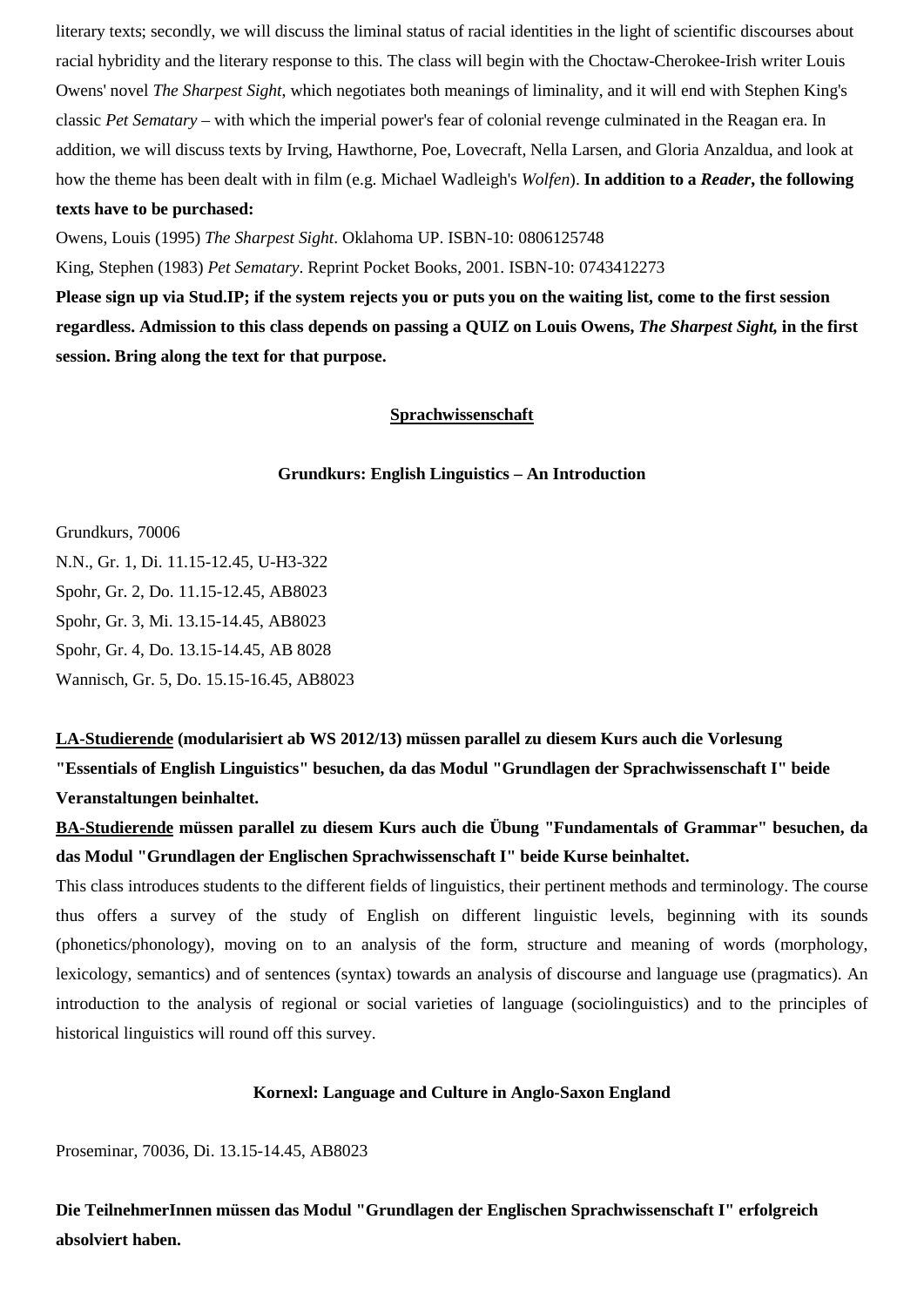In lexical as well as in structural terms, the language used in England during the six centuries before the Norman Conquest is far more similar to Modern High German (and even more so to *Plattdeutsch*) than to Modern English. This seminar will deal with major characteristics of Old English on different linguistic levels, investigate important processes of linguistic change during this period, and try to evaluate their impact on the further development of the language. On a more general level, the course aims at demonstrating the richness of Anglo-Saxon life and culture. Thus special attention will be given to practical work with Old English texts from different genres in order to develop reading and translation skills and to increase the capacity for linguistic analysis and historico-cultural interpretation.

## **Wannisch: 'Bad language'? Prescriptivism in English**

#### Proseminar, 70045, Do. 13.15-14.45, AB8023

# **Die TeilnehmerInnen müssen das Modul "Grundlagen der Englischen Sprachwissenschaft I" erfolgreich absolviert haben.**

Double negation, *who*(*m*), or stranded prepositions are linguistic expressions and their usage has resulted in regulation and heated debate. In this seminar, we will take a closer look at those who have laid down the rules for 'proper' English from the 18th century to the present, at the linguistic phenomena that have received criticism and recommendation, and at the reasons for language regulation. This will serve as a basis for discussing the notions of descriptivism and prescriptivism, and for the examination of some linguistic poppy-cock ("passives should be avoided") and preconceived notions of prescriptivism.

## **Fundamentals of Grammar**

Übung, 70067 N.N., Gr. 1, Mo. 13.15-14.45, U69-H2-210 N.N., Gr. 2, Mo. 15.15-16.45, U69-H2-210 N.N., Gr. 3, Di. 13.15-14.45, U-H3-322

**LA-Studierende (modularisiert ab WS 2012/13) müssen parallel zu diesem Kurs auch die Übung "Phonetics and Phonology" besuchen, da das Modul "Grundlagen der Englischen Sprachwissenschaft III" beide Kurse beinhaltet.**

**BA-Studierende müssen parallel zu diesem Kurs auch die Übung "English Linguistics – An Introduction" besuchen, da das Modul "Grundlagen der Englischen Sprachwissenschaft I" beide Kurse beinhaltet.**

Grammar is the backbone or architecture of a language since a competent speaker does not only have to master the vocabulary of a given language, but also has to know how to combine words into larger units, such as clauses and sentences. A theoretical knowledge of English grammar is therefore a prerequisite for understanding what speakers do when they use their language. This course is intended to assist students in their study of the grammar of English on an academic level. It provides practice in applying the principles and rules formulated in scientific grammars, focusing on word-classes and the structure of words (morphology) in the first half of the semester and on the principles of English sentence structure (syntax) in the second one.

Course book: Biber, Douglas, Susan Conrad & Geoffrey Leech (2002), *Longman Student Grammar of Spoken and Written English*, London: Longman.

## **Spohr: Phonetics and Phonology**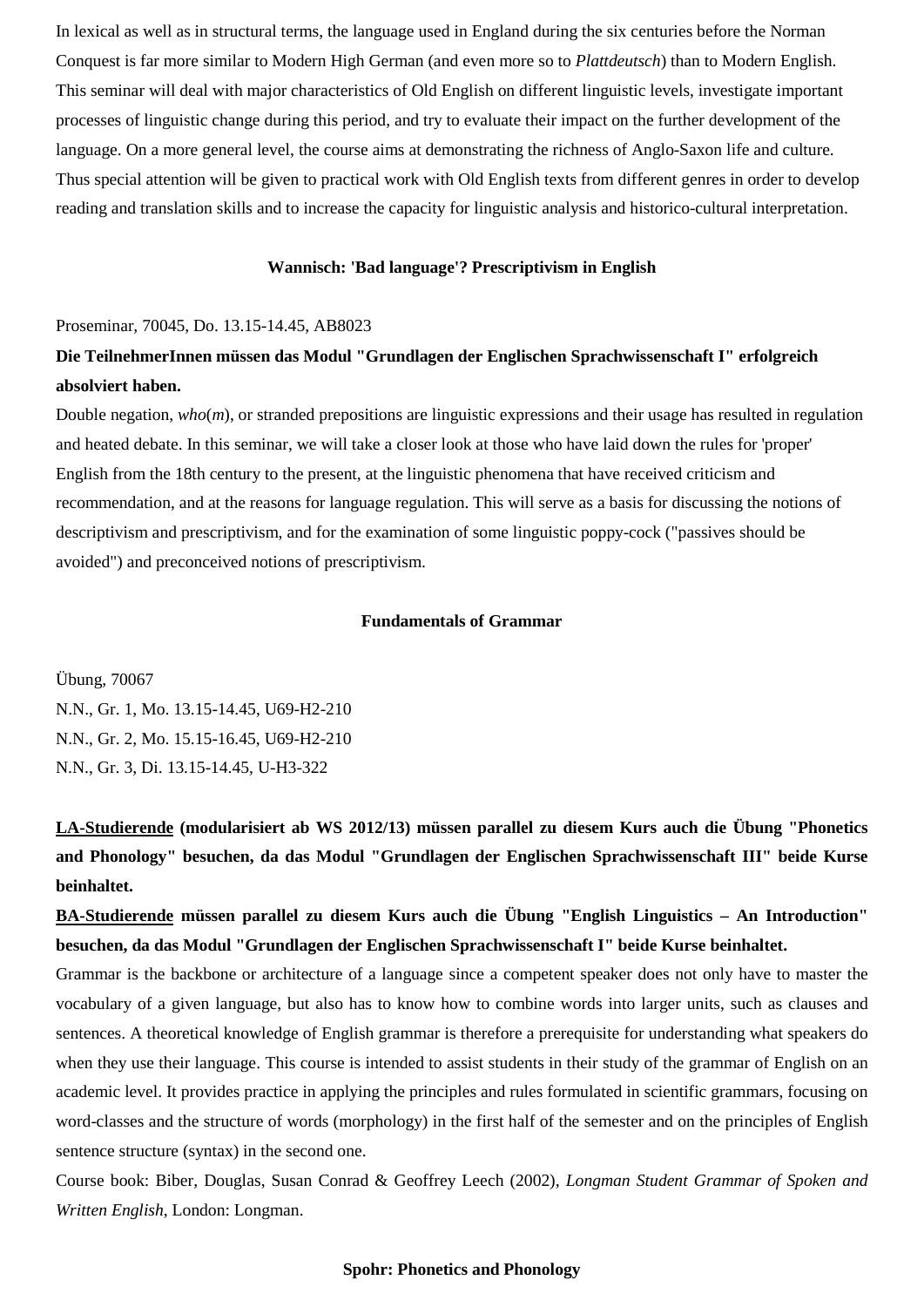**Dieser Kurs kann nur von LA-Studierenden (modularisiert ab WS 2012/13) im 3. Semester besucht werden. LA-Studierende (modularisiert ab WS 2012/13) müssen parallel zu diesem Kurs auch die Übung "Fundamentals of Grammar" besuchen, da das Modul "Grundlagen der Englischen Sprachwissenschaft III" beide Kurse beinhaltet.**

This class will focus primarily on the two main standard varieties of spoken English: British Non-Regional Pronunciation, and General American English. The sound systems of these two varieties (i.e. their individual vowels and consonants, and how they interact) will be studied – first for isolated words, then for connected speech. Learning to read and produce IPA transcriptions will be another important aim of this course. Where it is appropriate, English and German will be compared to each other to highlight teaching/learning difficulties and find possible solutions. While this is not primarily a pronunciation class, the study of phonetics and phonology will help you improve your own pronunciation and equip you with the knowledge needed to teach English pronunciation to students. The course book (which all students must have) is:

Beverly Collins and Inger M. Mees (2013), *Practical Phonetics and Phonology: A Resource Book for Students*, **3rd edition**. London: Routledge.

(ISBN 978-0415506496) – Please make sure you buy **this** edition.

The following book is recommended as a reference:

Roach, Peter, Jane Setter and John Esling, eds. (2011), *Daniel Jones: Cambridge English Pronouncing Dictionary*, 18th edition. Cambridge: Cambridge University Press. (ISBN 978-0521152556; pb with CD-ROM)

### **Haselow: Conversation Analysis**

Hauptseminar, 70055, Mo. 13.15-14.45, AB8023

# **Die TeilnehmerInnen müssen ein Proseminar in der Englischen Sprachwissenschaft oder das Modul "Grundlagen der Englischen Sprachwissenschaft II" in der Englischen Sprachwissenschaft erfolgreich absolviert haben.**

Conversation Analysis (CA) is a research tradition that grew out of ethnomethodology and studies the social organization of 'conversation', or 'talk-in-interaction', by means of a detailed inspection of tape recordings and transcriptions made from such recordings. The orderliness of conversation as a social event is seen as the product of the systematic deployment of specifiable interactional methods or 'devices', which can be identified through the analysis of conversational episodes in authentic speech data.

In this seminar, students will become familiar with the main methods, analytic techniques and findings of CA and will carry out some case studies in the most important domains of organization in conversation, including turn-taking, action-sequencing, repairs, openings and closings, and action formation (e.g. banter, telling a story). Additionally, we will focus on the linguistic devices employed for the management of organizational problems in interactions, above all problems with the construction of turns and with preference organization (preferred and dispreferred actions). Suggested introductory reading:

Hutchby, Ian & Robin Wooffitt (2008), *Conversation Analysis*, 2nd ed., Cambridge: Polity Press.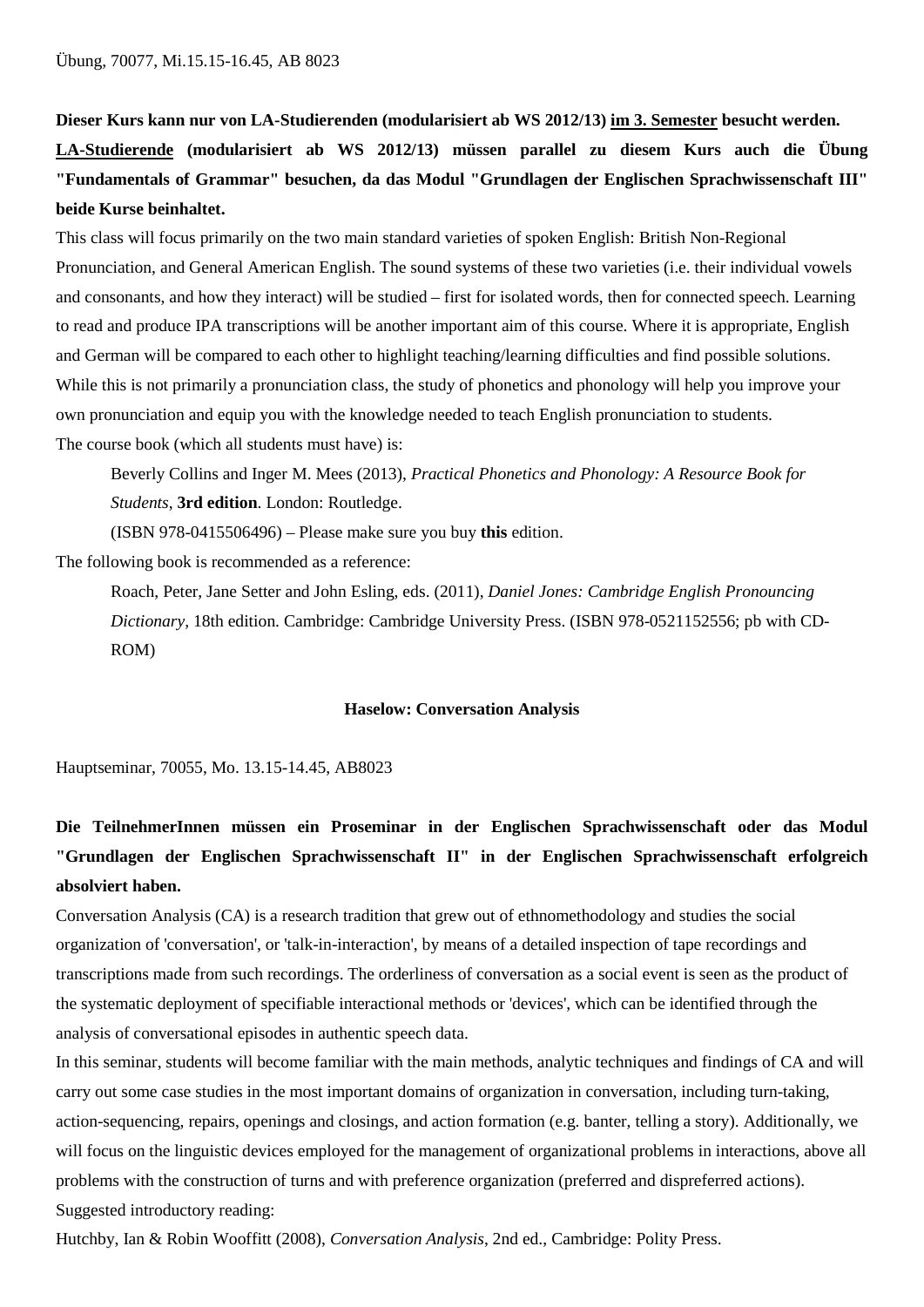Hauptseminar, 70057, Mo. 11.15-12.45, AB8028

# **Dieses Seminar kann nur von MA-Studierenden und von LA-Studierenden für Gymnasium ab dem 7. Fachsemester besucht werden.**

Pragmatics is the study of language as action and of the contexts in which linguistic action takes place. Cross-cultural pragmatics is a research domain that includes contrastive and comparative analyses of linguistic action carried out by language users from different ethnolinguistic backgrounds. The object of inquiry in this seminar is the realization of a limited set of speech acts (e.g. apologies, requests, complaints) and of politeness strategies in different cultural settings. Students will examine the strategies that native speakers use in the realization of particular speech acts in order to find out what linguistic differences may result from the culture-specificity of verbal behavior (e.g. redressive devices, routinized expressions, levels of directness). For this purpose, we will compare different regional varieties of English (e.g. British and American English) and particular varieties of English to another language, e.g. German.

#### **Kornexl: Structural Change in English**

Hauptseminar, 70058, Mi. 9.15-10.45, AB8023

**Die TeilnehmerInnen müssen ein Proseminar in der Englischen Sprachwissenschaft oder das Modul "Grundlagen der Englischen Sprachwissenschaft II" in der Englischen Sprachwissenschaft erfolgreich absolviert haben.**

This seminar will explore a variety of systemic changes that have affected the grammar of English from Anglo-Saxon times up to the present day. The analytical and evaluative criteria gained from a study of theoretical approaches to linguistic change will be applied to key processes such as the loss of inflexional markers and the different strategies compensating for it, major shifts in the sound system and changes in word structure and accentual patterns. Texts from the various stages of the history of English will be provided both for illustration and practical analysis.

# **Kultur**

## **Rossow: Grundkurs: Introduction to Cultural Studies**

<span id="page-9-0"></span>Grundkurs, 70160 Gr. 1, Mo. 9.15-10.45, HS Radiologie (Gertrudenplatz) Gr. 2, Mi. 9.15-10.45, HS Radiologie (Gertrudenplatz)

This course introduces students to the study of culture and provides them with some of the theoretical foundations for later courses in cultural studies. The course is divided into two main sections. It starts with a brief outline of the origins of the field and its history, and then progresses by giving students an accessible introduction to some of the core concepts used in cultural studies to analyse and describe social phenomena: globalisation, nation and national identity, class, multiculturalism, ethnicity and 'race', and sex and gender. Students will be shown how these theoretical concepts can be applied to investigate concrete cases. The applications should, among other things, illustrate the usefulness and versatility of the methodological approaches and analytical tools provided by cultural studies. A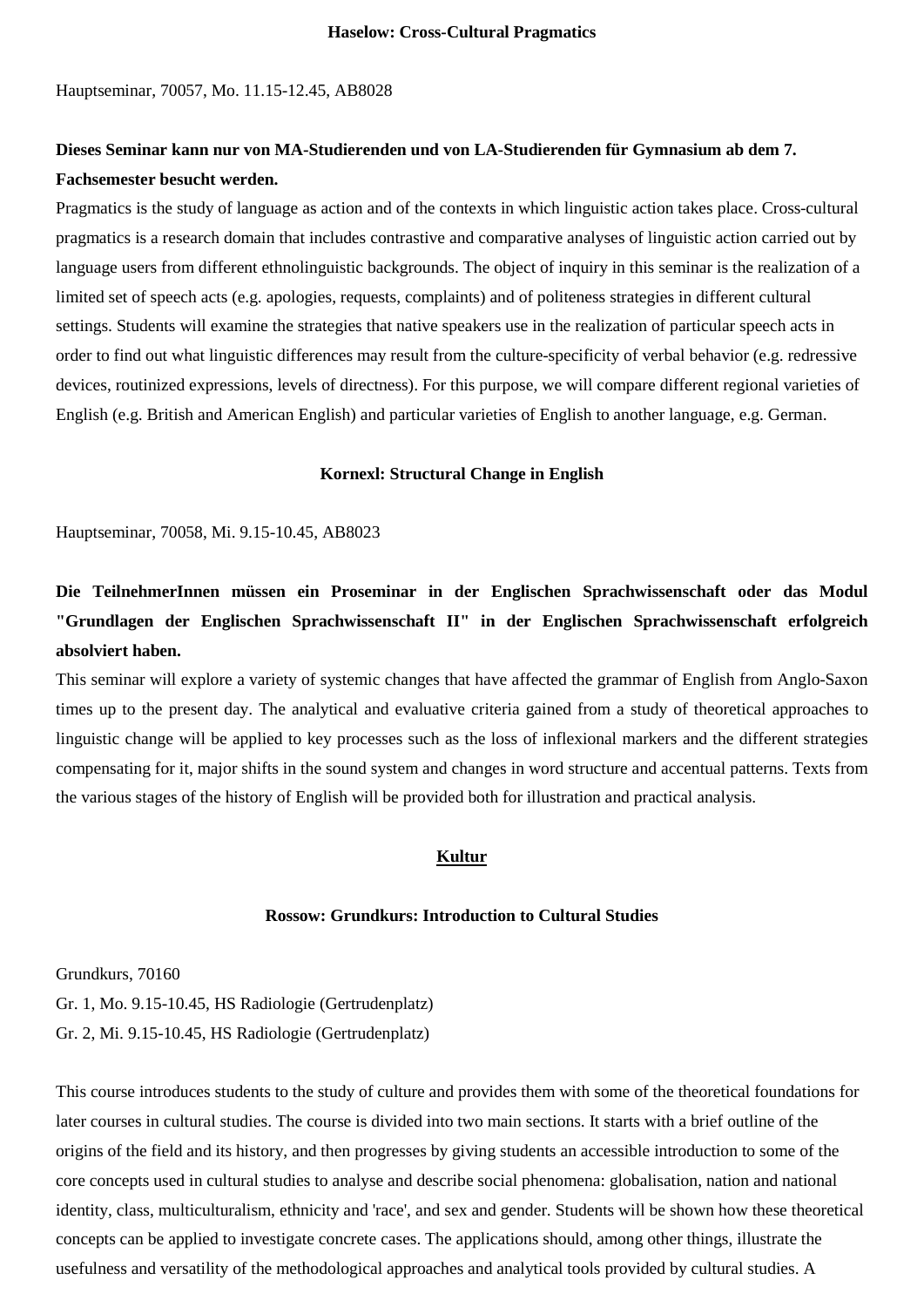*Reader* with a selected bibliography will be provided at the beginning of the course. Participants also have to buy Hartley, John (2011). *Communication, Cultural and Media Studies. The Key Concepts*. London and New York: Routledge (ISBN 0-415-26889-3).

## **Wallat: The 1930s: Art and Politics in an Angry Decade**

## Proseminar, 70179, Fr. 09.15-10.45, AB8023

The 1930s – the decade of the "Great Depression" – left a deep impact on the American nation. It brought an end to the "golden and roaring 1920s" and saw many Americans in deep despair and extreme poverty. Confronted with this social catastrophe, artists, intellectuals and politicians responded to it in various ways.

This seminar will focus on how the Great Depression led to an immense increase in social unrest, protest and reform, and how Roosevelt's programs of "New Deal" intended to ease the suffering of the needy, to lay the foundation for economic growth and to help prevent future economic crisis.

A *Reader* will be provided at the beginning of the classes; accompanying readings will be provided through Stud.IP. Additionally, I recommend T. H. Watkins's *The Great Depression: America in the 1930's* (Back Bay Books, 2009), Amity Shlaes's *The Forgotten Man: A New History of the Great Depression* (Harper Collins Publication, 2007) and John Steinbeck's novel *The Grapes of Wrath* as complementary reading.

### **Linke: Introduction to Australia and Australian Studies**

### Proseminar, 70180, Mo. 9.15-10.45, AB8023

Seen from a European perspective, Australia has been one of the most remote parts of the British Empire and Commonwealth. Despite geographic distance, colonisation by the British has, among other factors, shaped Australian culture and institutions. For more than 200 years, Australia has been a contact zone where British and other settlers met Aborigines, struggled with them over territory and scarce resources and, in many cases, drove them from their land, displaced, exploited and marginalised them. In this introductory course, students will familiarise themselves with the geography of Australia and then study Australian history, especially the history of colonisation and cultural contact. The historical survey will be combined with in-depth discussions of selected issues. In an attempt to go beyond the white settlers' perspective, special emphasis will be placed on the variety of histories, e. g. regional, Aboriginal, and gendered perspectives. Besides reading selected texts about the history and key issues of Australian culture, students will discuss one or two cinematic representations of Australian history (e.g. *Mabo*; *The Piano*). A *Reader* with text excerpts will be made available in Copy & Paste, Ulmenstraße.

### **Zittlau: Concepts of Insanity in Nineteenth-century America**

Proseminar, 70178, Mo. 11.15-12.45, AB8023

Insanity is both a concept used to describe someone who violates the norms and views of society as well as a clinical concept concerning the pathology of the mind. Thus looking at insanity in nineteenth-century America helps to reveal and discuss norms and processes of normalization in the contexts of gender, race and sexuality. At the heart of these discussions is a haunting insecurity about a clear definition of a healthy mind. While we explore the cultural history of insanity, problems of definition and categorization, we will also look at the consequences of being diagnosed as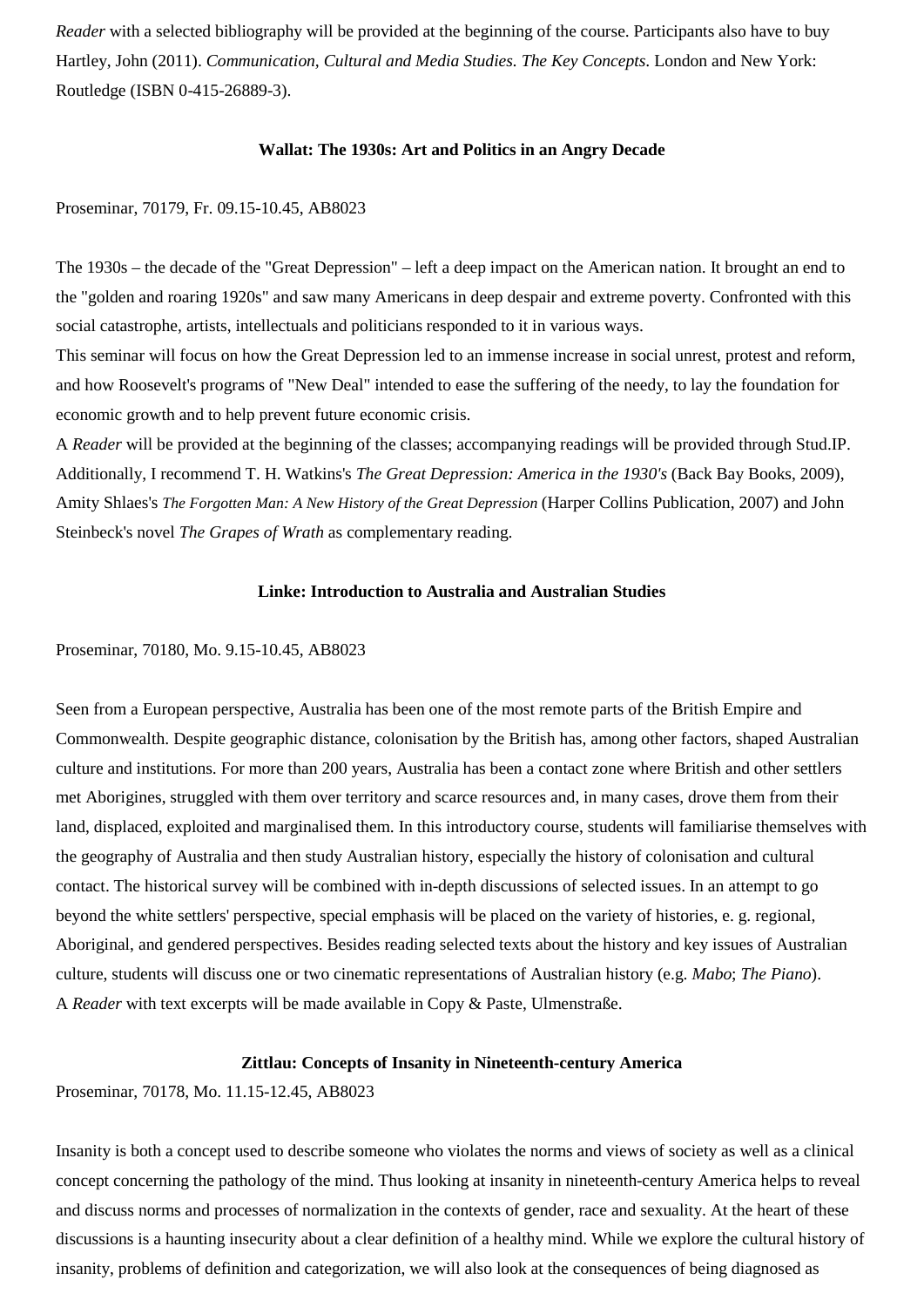insane. One focus of the class will be the William Freeman murder trial (1840) as an example that bridges law, medicine and popular culture and connects issues of insanity and race, while another focus will be the idea of the lunatic asylum and institutionalization. We will study texts by Benjamin Rush (the father of American psychiatry), Roy Porter, Michele Foucault, Naomi Klein and others as well as historical material such as "lunatic asylum reports" and publications about the Freeman murder trial to look at dimensions of insanity as they shape the society of nineteenth-century America. Reading material will be provided on Stud.IP.

#### **N.N.: Proseminar Kulturwissenschaft**

# Proseminar, 70171, Di. 9.15-10.45, HSS3

The lecturer's name and a course description will be supplied as soon as possible.

## **Linke: Sexuality in 20th Century America: Aspects of Social and Cultural History**

### Hauptseminar, 70181, Di. 11.15-12.45, AB8023

This class will start with general theoretical readings and reflections on gender and sexuality and then move on to critical discussions of more specific readings on some selected aspects of the history of sexuality in the United States. An overview of events and developments will be combined with critical readings of diverse sources. Students will, for example, discuss excerpts from the so-called *Kinsey Reports* of the 1940s, sources on sexuality at the time of the Cold War, the 1960s and '70s with sexual liberation and the women's and gay rights movements. Readings will, beside some theoretical texts, mainly consist of historical documents, sociological studies and media texts. Students who want to enrol should be interested in theory and prepared to discuss sexually explicit texts. A *Reader* with text excerpts will be made available in Copy & Paste, Ulmenstraße.

#### **Rossow: The Transcultural Dimension of Globalisation**

### Hauptseminar, 70202, Mi. 17.15-18.45, AB8023

From its inception, British cultural studies have responded to social changes and attempted not only to provide the theoretical means to analyse those changes critically but also to offer alternatives to the status quo. In the British context, cultural studies started from an interest in working-class and popular culture, and, in response to an increasingly multicultural Britain, shifted its focus to issues of race, ethnicity and immigration, later becoming increasingly concerned with gender issues. The most recent issues to which cultural studies have responded are processes which are commonly subsumed under the umbrella term globalisation. This course attempts to investigate selectively some of the diverse processes of globalisation, their historical, political and economic context, and the respective analytical and theoretical responses of cultural studies with a special emphasis on transcultural aspects and the accompanying discourses.

A *Reader* with a selection of thematically organised texts and the list of topics for term papers will be provided at the beginning of the course.

#### **Mackenthun: Betwixt and Between. Liminality in American Literature and Culture**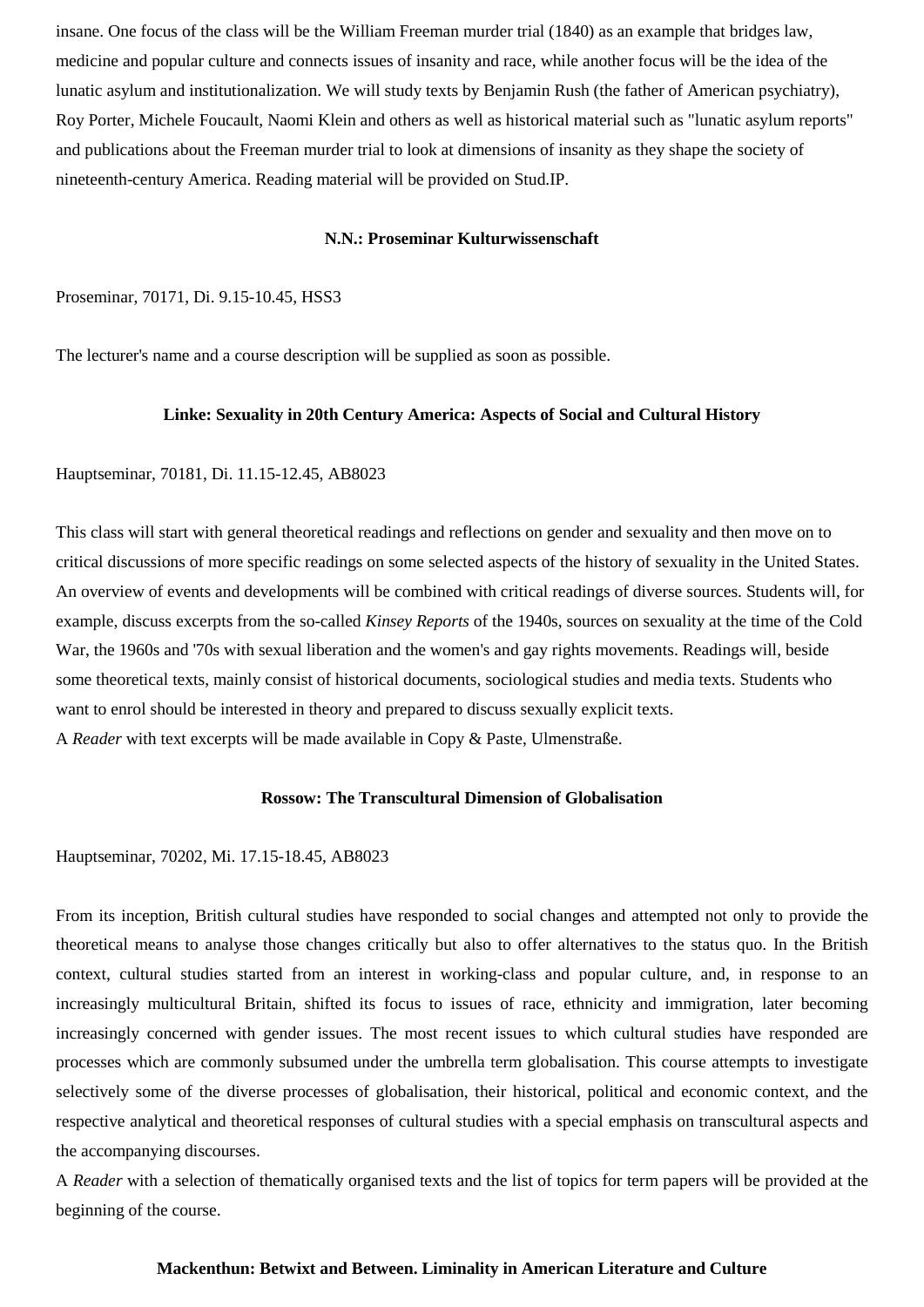The term liminality designates a status in between two 'stable' conditions: a process of passing over from one state to another in temporal or spatial terms, or in terms of personal development such as identity transformation during adolescence. After a few theoretical preliminaries, we will look at liminality: first, in terms of ambivalent territoriality, taking as examples the historical and theoretical discourses about the western Frontier and the borderzone/*frontera* between the US and Mexico. We will look at how these borders so central to US collective identity – one 'moving', one fixed and heavily defended with electrical fences – are rhetorically produced and critiqued in nonfictional and literary texts; secondly, we will discuss the liminal status of racial identities in the light of scientific discourses about racial hybridity and the literary response to this. The class will begin with the Choctaw-Cherokee-Irish writer Louis Owens' novel *The Sharpest Sight*, which negotiates both meanings of liminality, and it will end with Stephen King's classic *Pet Sematary* – with which the imperial power's fear of colonial revenge culminated in the Reagan era. In addition, we will discuss texts by Irving, Hawthorne, Poe, Lovecraft, Nella Larsen, and Gloria Anzaldua, and look at how the theme has been dealt with in film (e.g. Michael Wadleigh's *Wolfen*). **In addition to a** *Reader***, the following** 

# **texts have to be purchased:**

Owens, Louis (1995) *The Sharpest Sight*. Oklahoma UP. ISBN-10: 0806125748 King, Stephen (1983) *Pet Sematary*. Reprint Pocket Books, 2001. ISBN-10: 0743412273

<span id="page-12-0"></span>**Please sign up via Stud.IP; if the system rejects you or puts you on the waiting list, come to the first session regardless. Admission to this class depends on passing a QUIZ on Louis Owens,** *The Sharpest Sight,* **in the first session. Bring along the text for that purpose.**

## **Fachdidaktik und Vermittlungskompetenz**

**Brunk: Grundkurs: Basic Study and Research Skills A + B**

## Grundkurs

Brunk, Gr. A, 70223, Mo. 17.15-18.45, AB7023 Linke, Gr. B, 70224, Mo. 15.15-16.45, AB8023

## **Nur für BA-Erstfach.**

# **It is strongly recommended that students take part in this course along with "Oral Skills: Phonetics and Phonology" as there will be one joint exam covering both parts of Modul VK 12.**

This course has been designed to develop and extend the skills you need to undertake your studies successfully and to enhance your employment prospects. Structured and straightforward guidance is given on the following topics: gathering and using information (libraries and Internet), essay and report writing, oral presentation, practising the critical assessment of texts, and giving feed-back. An interactive approach enables you to find out for yourself which study techniques are best suited to your own way of working. The classes will be accompanied by handouts and bibliographical references.

## **Schulz: Oral Skills: Phonetics and Phonology**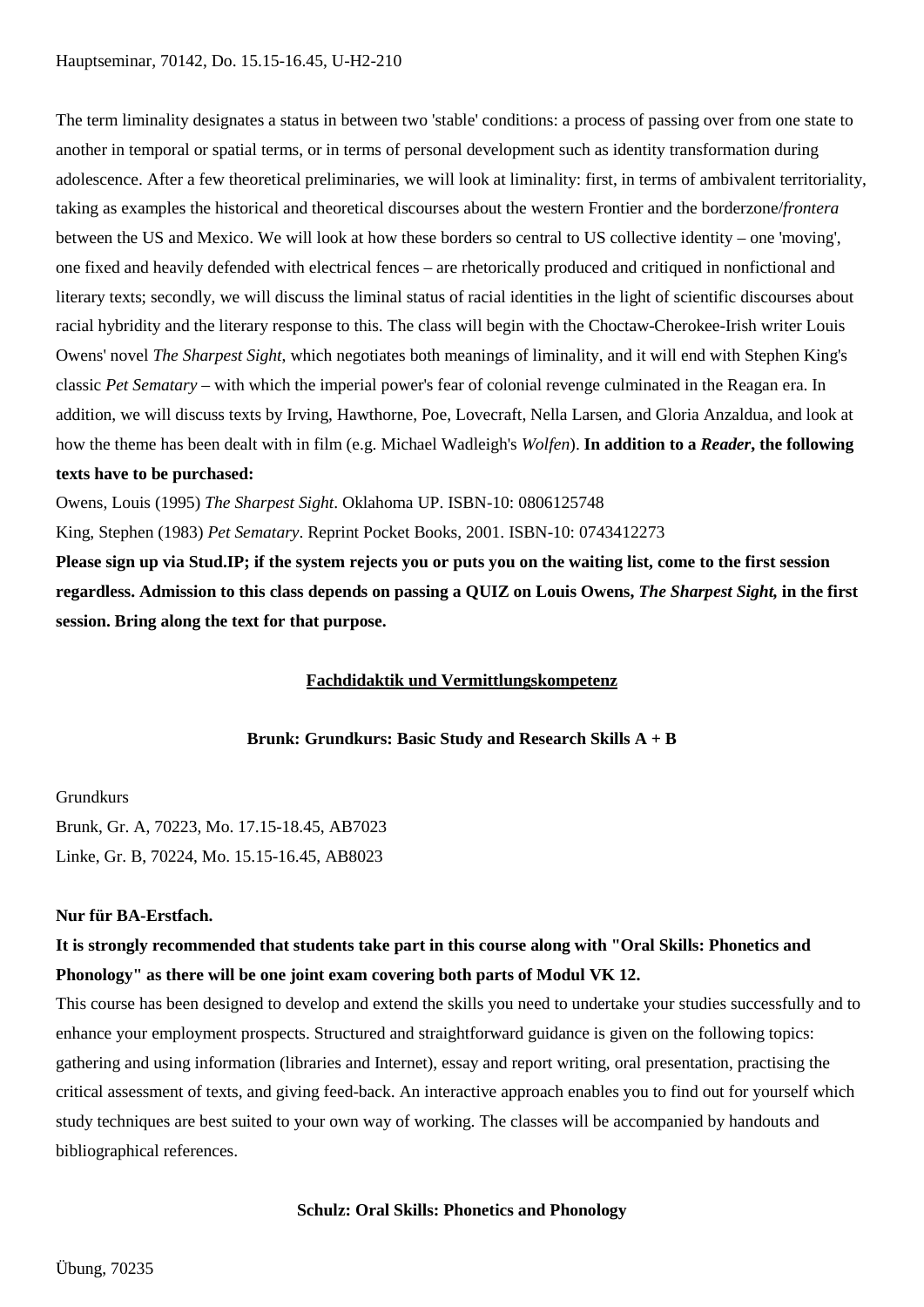Gr. 1, Do. 11.15-12.45, U-H3-322 Gr. 2, Do. 13.15-14.45, U-H3-322

### **Nur für BA-Erstfach.**

# **It is strongly recommended that students take part in this course along with "Grundkurs: Basic Study and Research Skills" as there will be one joint exam covering both parts of Modul VK 12.**

This course aims at providing B.A. students with a basic knowledge of the principles regulating the use of sounds in spoken English. Participants will examine how speech sounds are produced and how English pronunciation differs from German. As a result, they will develop a better understanding of the varieties of English speech and of the major differences between RP and General American. Students can be expected to improve their pronunciation, their ability to transcribe English, their understanding of rapid speech, and their reading skills. Course requirements include active participation and presentations on phonetic/phonological topics in class. To allow students to practice their skills on their own, they will be given a list of Internet sites that offer helpful information on the course's main areas of focus (speech sounds, stress, connected speech and intonation).

# **Garbe, Linke, Schmidt, Schütt: Grundfragen der Fachdidaktik**

## Grundkurs, 70233, Mo. 11.15-12.45, HSS3

Inhaltliche Schwerpunkte: Gegenstand und Bezugswissenschaften der Fachdidaktik Englisch; Unterrichtskonzeptionen; Ziele und Inhalte des Englischunterrichts; didaktisch-methodische Grundstrukturen der Arbeit an Kenntnissen und der Entwicklung sprachkommunikativen Könnens; Lernerorientierung im Englischunterricht.

### **Schütt: Grundkurs: Frühbeginnender Englischunterricht**

Grundkurs, 70221, Mo. 15.15-16.45, gerade Wochen, AB8028

The *early bird twitters best*: das Wissen darüber, wie Kinder (fremde) Sprachen lernen, ist die Grundlage erfolgreichen Sprachunterrichts. Im Grundkurs wird die Vieldimensionalität des Sprachenlernens beleuchtet und theoretische Hintergründe des Lernens und Spielens im Grundschulalter diskutiert. Die Gestaltung des Übergangs zum 'regulären' Englischunterricht in Klasse 5 wird thematisiert. Methodische Schlussfolgerungen aus Praxisbeispielen und Erfahrungsberichten sollen zu anregender, kindgerechter Unterrichtsgestaltung befähigen.

# **Garbe: Englischunterricht zwischen Vermittlung und Aneignung**

Proseminar, 70240 Gr. 1, Mo. 9.15-10.45, AB8028 Gr. 2, Di. 9.15-10.45, AB 8028

Die Lehrveranstaltung vertieft die im Grundkurs vermittelten Prinzipien des Lehrens und Lernens anhand typischer Unterrichtssituationen und -materialien. Die Studierenden werden befähigt, diese zu analysieren, zu entwickeln und zu gestalten.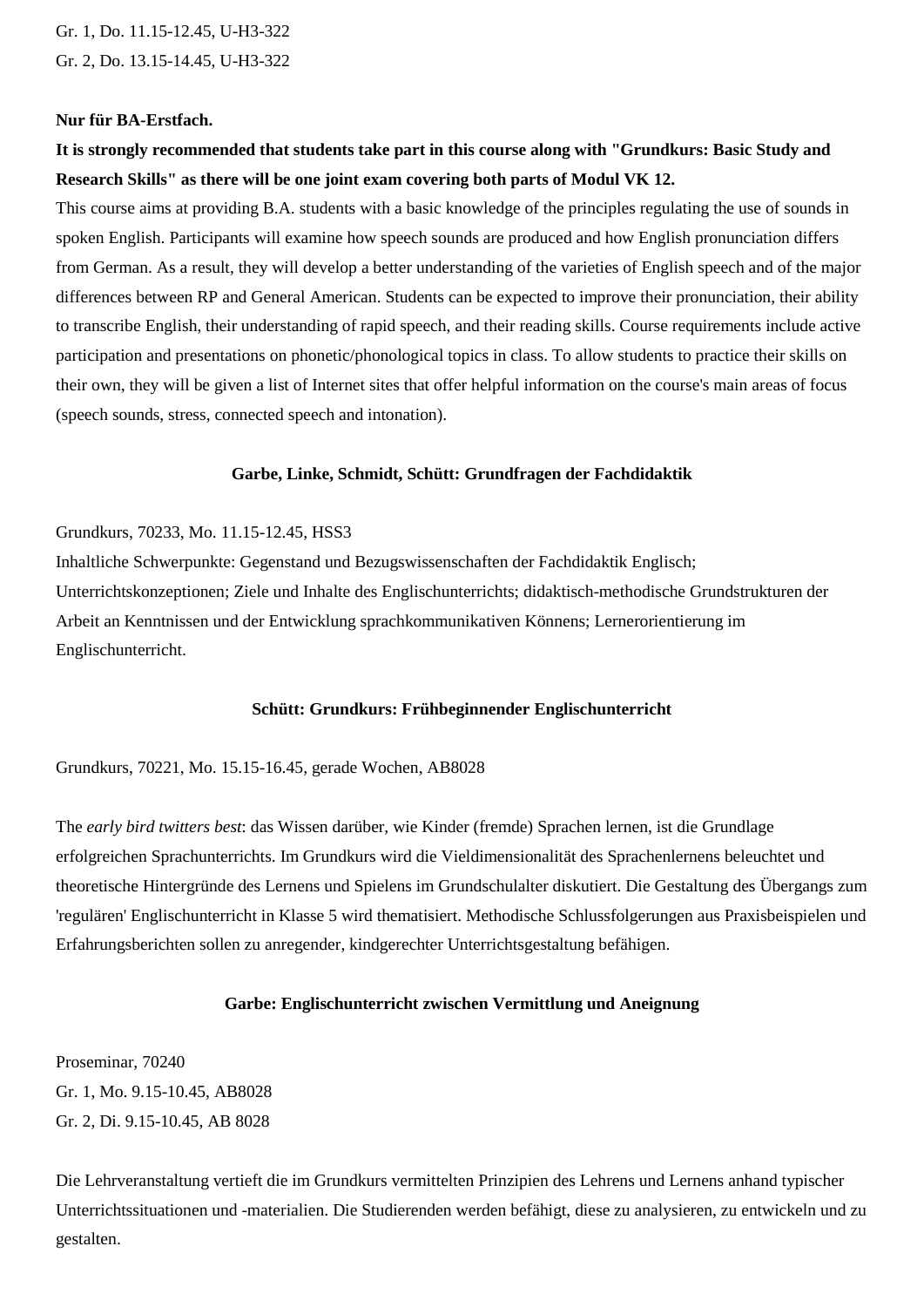### **Garbe: Literarische Texte im Englischunterricht**

## Hauptseminar, 70244, Do. 9.15-10.45, AB8028

Die Textdidaktik muss vor allem die Fähigkeit fördern, verstehend nachzuvollziehen, was andere bewegt hat, ihre Aussage so zu machen, wie sie sie machen. Ein weiterer Aspekt dieser Arbeit sollte es sein, dass den Schülern bewusst wird, dass 'jemanden verstehen' nicht heißt, dass das Verstandene bzw. die Position des anderen auch gebilligt werden muss. Schließlich gehört zur Textdidaktik auch die Fähigkeit, sich selber und anderen durch sprachlich explizierende Formulierungen zu verdeutlichen, was die gegenseitigen Positionen sind. Im Mittelpunkt des Seminars stehen deshalb aktive Methoden im Umgang mit literarischen Texten, die eine stärker traditionelle Teilung in Analyse und Imagination, Intellekt und Emotion vermeiden sollen. Stattdessen werden begründete persönliche Reaktionen auf den Text gefördert, bei denen die Schüler (literatur-)kritische Gedanken und Empathie verbinden können. Dabei wird der Wert individueller Arbeit nicht unterschätzt, jedoch sollen die Schüler zu partizipatorischen und kooperativen Aktivitäten angehalten werden, um Bedeutungen des Textes zu entdecken und sich damit auseinander zu setzen.

### **Garbe: Spiele im Englischunterricht**

## Übung, 70249, Mi. 9.15-10.45, AB8028, gerade Wochen

Der spielerische Zugang ist von besonderer Bedeutung beim Erlernen einer Fremdsprache. Im Rahmen der Lehrveranstaltung erhalten die Studierenden einen Eindruck von der positiven Einwirkung der Spiele auf die Motivation und somit auf die effektive Gestaltung des Lernprozesses. Sie lernen die verschiedenen Arten der Spiele und ihre Einsatzmöglichkeiten in den einzelnen Phasen des Englischunterrichts kennen.

# **Schütt: Computer und Internet im Englischunterricht**

Übung, 70271, Mo. 15.15-16.45, AB8028, ungerade Wochen

Computer und Internet sind heutzutage aus dem Alltag von Kindern und Jugendlichen nicht mehr wegzudenken. So liegt es nahe, die Möglichkeiten moderner Medien für den Englischunterricht zu nutzen. In dieser Übung wird an zahlreichen unterrichtspraktischen Beispielen gezeigt, wie durch den Einsatz neue Technologien das Sprachenlernen unterstützt und gefördert, und darüber hinaus ein kritischer Umgang mit Computer und Internet entwickelt werden kann. Im *peer teaching* werden konkrete Unterrichtsideen vorgestellt und diskutiert.

# **Schütt: Projektarbeit im Englischunterricht**

Übung, 70270, Mo. 13.15-14.45 AB8028, ungerade Wochen

In dieser Übung werden theoretische Grundlagen der Projektarbeit in einem kommunikativen, handlungsorientierten Fremdsprachenunterricht vermittelt. An praktischen Unterrichtsbeispielen werden Chancen und Grenzen der Projektmethode beleuchtet. Die TeilnehmerInnen entwickeln eigene Projektideen für den Englischunterricht und nehmen schrittweise die methodische Planung und Umsetzung dieser Ideen vor.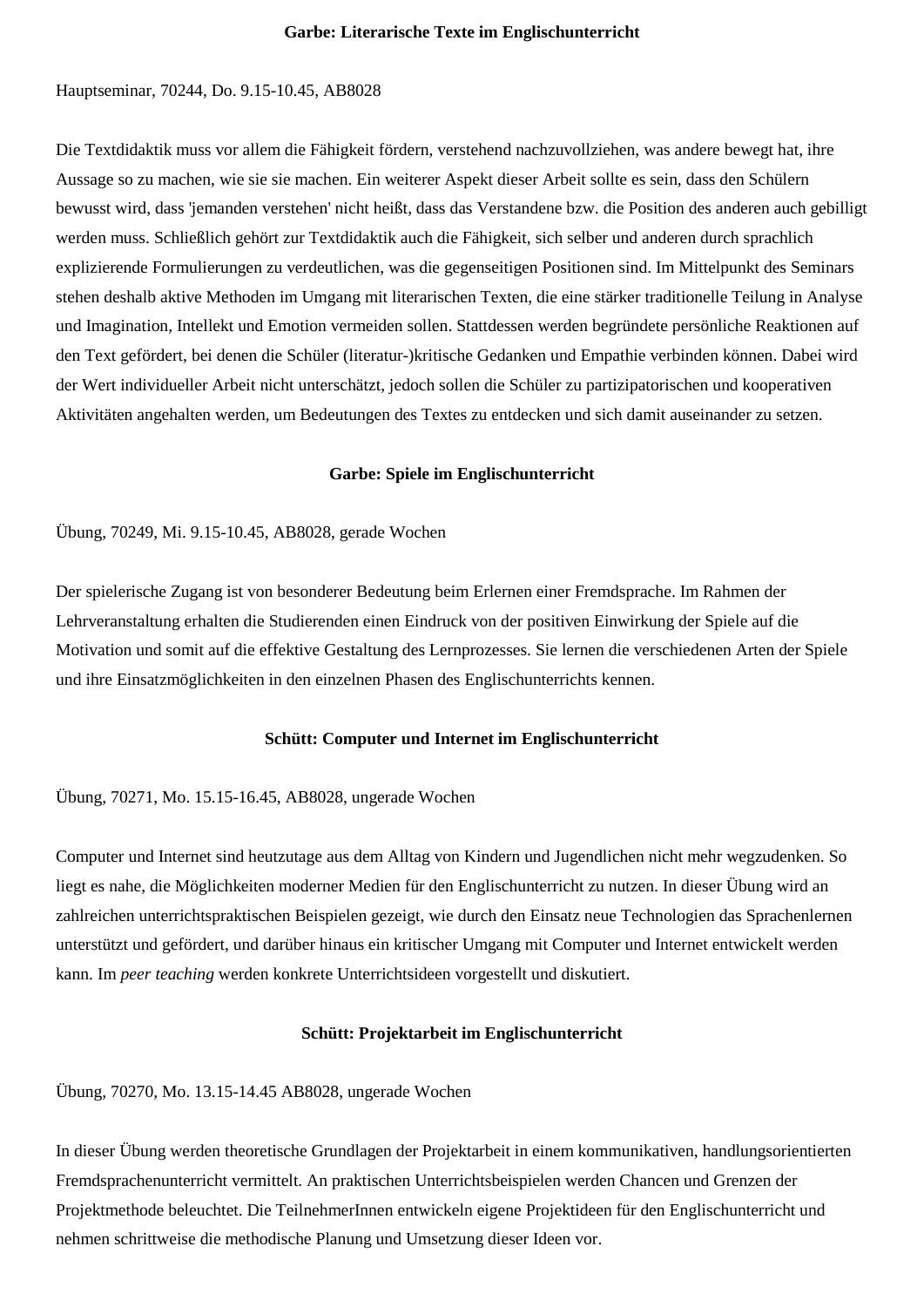Die Übung richtet sich auch an die TeilnehmerInnen der Schulpraktischen Übungen, die im WS 2013/14 in Projekten tätig sein werden. Für sie ist das Ziel eine praxisnahe methodische Vorbereitung auf die Arbeit in den Schulen, die Erstellung der Projektplanung sowie die Erarbeitung des vollständigen Materials in Vorbereitung auf die Projektwochen.

# **Schütt: Methodentraining für SPÜ-TeilnehmerInnen (Kl. 5-12)**

Übung, 70261, Mo. 13.15-14.45, AB8028, gerade Wochen

Diese Übung findet begleitend zu den Schulpraktischen Übungen statt und richtet sich vorwiegend an SPÜ-TeilnehmerInnen im WS 2013/14.

Nach einer allgemeinen Einführung in die Methodik des modernen Fremdsprachenunterrichts werden Bedingungsfaktoren des Fremdsprachenunterrichts beleuchtet, Lernstoffanalysen durchgeführt und methodisch sinnvolles Phasieren geübt.

<span id="page-15-0"></span>Die Teilnehmer haben Gelegenheit, konkrete Unterrichtprozesse für die schulpraktischen Übungen gemeinsam zu planen, planerische Alternativen zu entwerfen und Material für den Unterricht auszuwählen und zu gestalten. Durch das Schreiben von Unterrichtsskizzen und Langentwürfen wird der Blick für das sinnvolle methodische Handeln im Rahmen des kompetenzorientierten kommunikativen Fremdsprachenunterrichts geschärft.

## **Sprachpraxis**

### **Grundstudium**

### **Adam: Towards Proficiency (Modul Sprachpraxis I)**

<span id="page-15-1"></span>Übung, 70300, Gr. 1, Di., 13.15-14.45, U-H3-421 Gr. 2, Di. 15.15-16.45, U-H3-421 Gr. 3, Mi. 9.15-10.45, U-H3-421 Gr. 4, Mi. 11.15-12.45, U-H3-421

This course, together with a number of skill-orientated courses offered, helps students to develop and improve their English up to the standards required in the exam. It enables them to maintain their progress in English and improve the specific aspects of English in which they are weakest. More precisely, the aims of the course are to build on the vocabulary that the students already know and increase their range of expression. 'Problem areas' of English grammar are revised in order to increase the students' awareness of and sensitivity to degrees of appropriateness in their use of English. Students are encouraged to improve their English outside class by reading widely and practising it with native speakers and with each other. Last but not least, the students are made aware of the fact that they themselves are most responsible for their own progress. The material is organized in units, each of which is based on a different topic and contains a variety of exercises and activities, focussing on the knowledge and skills students require for their English studies. As they work through the material, they progressively revise and, at the same time, build up their level of proficiency.

Zur Anschaffung empfohlene Wörterbücher: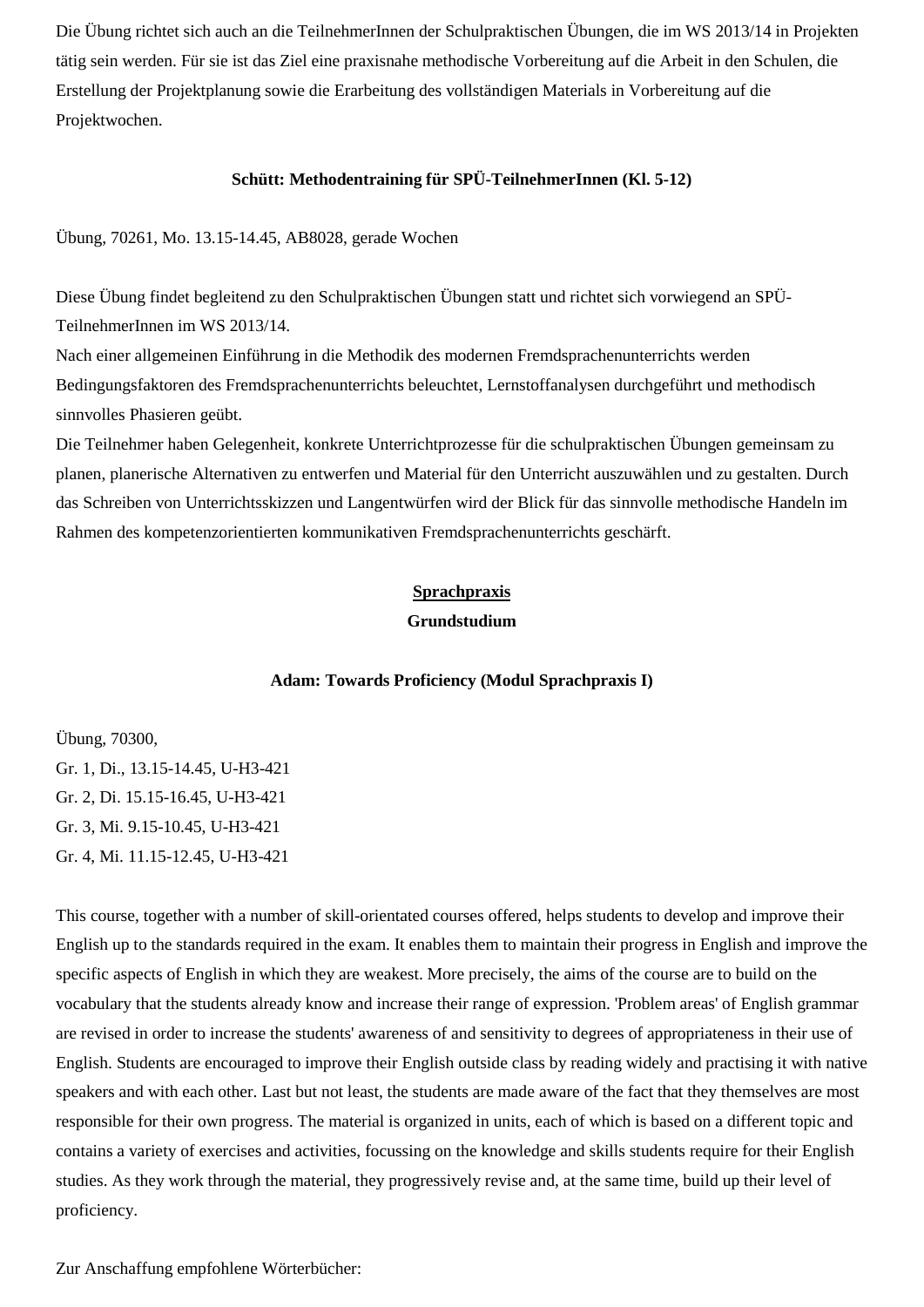einsprachige Wörterbücher:

*Oxford Advanced Learner's Dictionary of Current English* oder *Longman Dictionary of Contemporary English* zweisprachige Wörterbücher: *Collins* oder *Langenscheidt* oder *Pons Deutsch-Englisch/Englisch-Deutsch*

# **Bowen: Text Production I**

Übung, 70325, Di. 11.15-12.45, U-H3-222

Texts are central to English studies: Most of the objects of research in Anglistik and Amerikanistik are texts, and, what is more, students need to produce texts to communicate their understanding of such textual phenomena. Students of English thus need to develop their textual competence, that is to say, their ability both to understand texts and to produce them. In this course we will develop the means to analyse texts (reading skills) and to create them (writing skills). We will first look at basic text structure and function, working on developing a vocabulary with which to discuss such issues (e.g., cohesion, coherence, thematic development, information flow). We will then take a closer look at the concept of genre (text types). In each of these steps, the learning process will focus on the active production of texts. In other words, our analysis of texts will always be grounded in the practice of writing.

# **Flaherty: English Conversation**

Übung, 70318

Gr. 1, Mi. 15.15-16.45, AB8028

Gr. 2, Mi. 17.15-18.45, AB7023

# **Only BA students and third semester Lehramt students will be admitted into this course. Students may not receive a Leistungsschein for this course.**

English Conversation is designed to help you reinforce and expand your conversational skills in English. Students enrolled ought to possess basic language abilities (min. 1 semester of university level English). To broaden and improve your aptitude to converse in English, this course focuses on the particular division of language skills that are elementary to conversation.

In particular, you will:

- − develop your listening comprehension skills and extend your ability to understand spoken native-speaker language,
- − develop your ability to engage in spontaneous and oral discussion on basic themes and to respond appropriately in context-specific conversational settings,
- expand and personalize your active vocabulary knowledge in general areas of conversation.

### **Vaughan: Discussing Ideas and Rhetorical Strategies**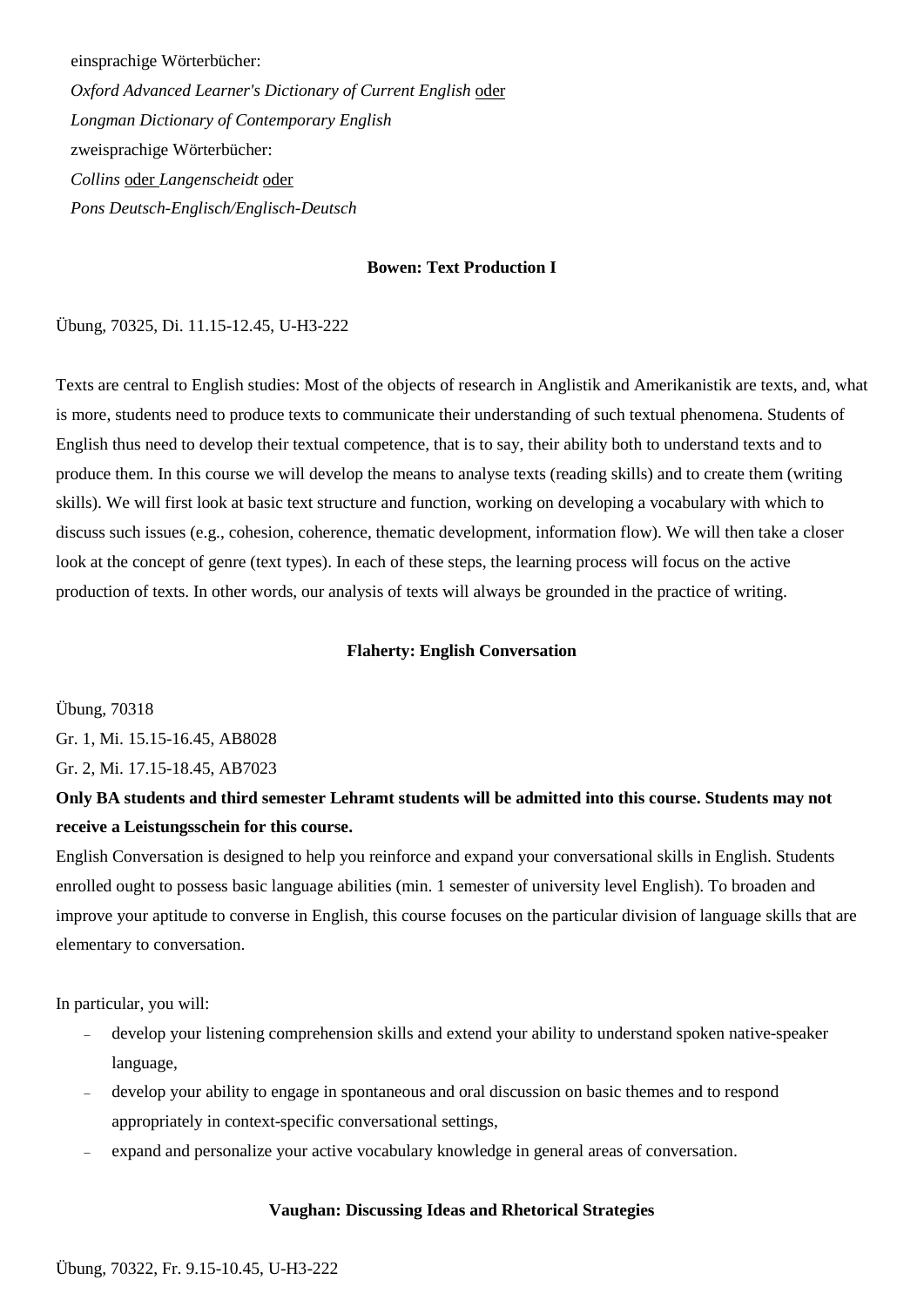Politician or paramedic, teacher or technician, reporter or retailer – everyone has "ideas worth spreading". This simple concept is also the mission statement of the organisation known as TED (Technology, Entertainment, Design). TED originated in 1984 as a conference where intercultural and interdisciplinary views were shared by numerous and disparate people. The group has expanded and now also operates on a website (http://www.ted.com/) that provides access to over 400 presentations and talks from the likes of household names including former President Bill Clinton to lesser known people such as Berkeley Unified School District lunch lady Ann Cooper. In this course, we will listen to various talks, and determine and discuss the argumentation and rhetorical strategies of each – in addition to completing exercises designed to develop your language usage

Students who successfully complete the respective requirements can receive a Teilnahmeschein or Leistungsschein.

### **Vaughan: Presentation Skills**

### Übung, 70310, Fr. 11.15-12.45, U-H3-222

This course will focus on giving effective presentations in English, concentrating on the four central elements of presentations (situation analysis, structure, visual aids, and (body) language effects). After each session, participants will have developed their presentation skills through self-reflection and feedback from their peers and the instructor in addition to understanding how they could further improve their individual English language and media usage skills. During the course sessions, brief theoretical input provided by the instructor will alternate with practical work by participants. Equipment will be incorporated into the course in order to enhance the feedback process.

### **Spohr: Exploring English Vocabulary**

# Übung, 70323, Di. 11.15-12.45, AB8028

In this course, we will closely follow news reports from the English-speaking world and discuss them in class. All students will have to keep up with the latest news and current events during the week, using the webpage http://news.bbc.co.uk/. Each week, a group of students will lead a discussion, providing additional background information and suggesting points for debate. All students will then discuss the issues and events. Active participation is obligatory.

This class will help you practise your speaking skills; you will learn how to construct arguments and convince others of your opinion. Furthermore, closely following news and events will increase your knowledge of various Englishspeaking countries and increase your understanding of their culture.

Students who successfully complete the respective requirements can receive a Teilnahmeschein or Leistungsschein.

## **Spohr: The Joys of English (Sprachpraxis IIa)**

Übung, 70365 Gr. 1, Di. 13.15-14.45, AB8028 Gr. 2, Mi. 17.15-18.45, AB8028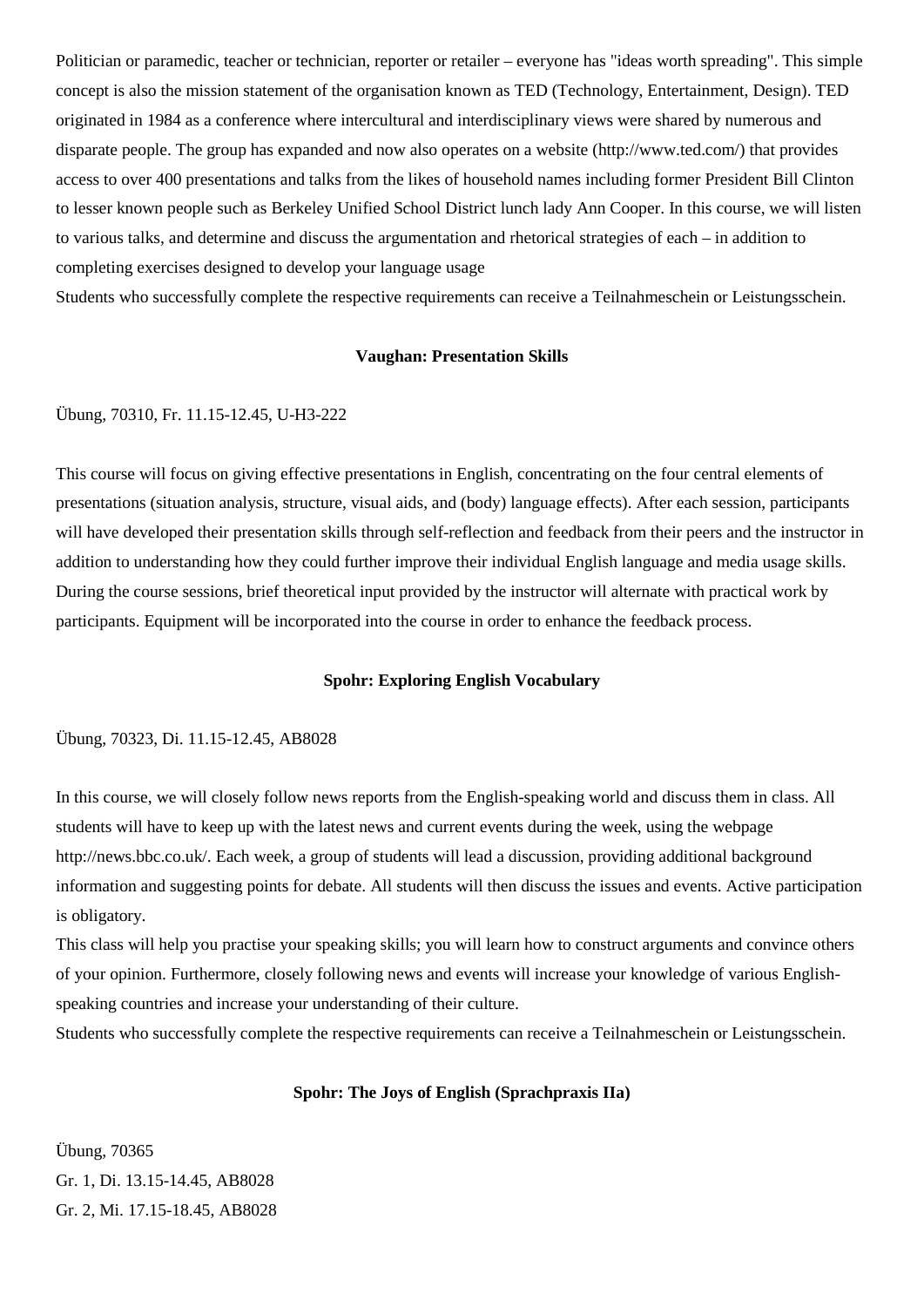# **Only third semester** *Lehramt* **students will be admitted into the course. It is a prerequisite for the second half of the "Modul Sprachpraxis II" (IIb) in the winter semester.**

At some point in your life, you decided to study English. Hopefully, you did so because you think English is a fascinating language. In this course, we will explore why. We will look at the little quirks and oddities that make English fun, examine unusual etymologies and idioms, practice playing with words, and explore traps and taboos. You will develop a better sense for details and nuances of usage, make your own English sound more natural, and learn more about the language you decided to study.

## **Bowen: Grammar in Use (Sprachpraxis IIa)**

Übung, 70364 Gr. 1, Mo. 11.15-12.45, U-H3-223 Gr. 2, Mo. 13.15-14.45, U-H3-223

# **Only third semester** *Lehramt* **students will be admitted into the course. It is a prerequisite for the second half of the "Modul Sprachpraxis II" (IIb) in the winter semester.**

This course seeks to develop skills in grammar usage. Grammar can be seen as a more or less coherent and unified set of rules determining the composition and order of speech elements. However, a simple knowledge of the rules of grammar is insufficient for effective language use. Language competence relies to a great extent on a practical understanding of the relation between grammatical structures and communicative situations since it is the context and purpose of communication that determine which structures can be used in any concrete utterance and how they are used and interpreted.

<span id="page-18-0"></span>In this course, students will thus examine a set of grammatical structures (especially those which pose the most usage problems for non-native speakers) with the aim of comprehending not only their internal structure but their typical application within a range of communicative situations.

### **Sprachpraxis (Hauptstudium)**

# **Flaherty: Discussing Contemporary Culture and Issues**

Übung, 70363 Gr. 1, Do. 15.15-16.45, AB8028 Gr. 2, Do. 17.15-18.45, AB8028

This conversation course is designed to help you reinforce and expand your conversational skills in English. Students enrolled ought to have completed their *Grundstudium*. To broaden and improve your aptitude to converse in English, this course focuses on the particular division of language skills that are elementary to conversation through focusing on modern issues and different aspects of English language culture.

In particular, you will:

- − develop your listening comprehension skills and extend your ability to understand spoken native-speaker language,
- − develop your ability to engage in spontaneous and oral discussion on advanced themes and to respond appropriately in context-specific conversational settings,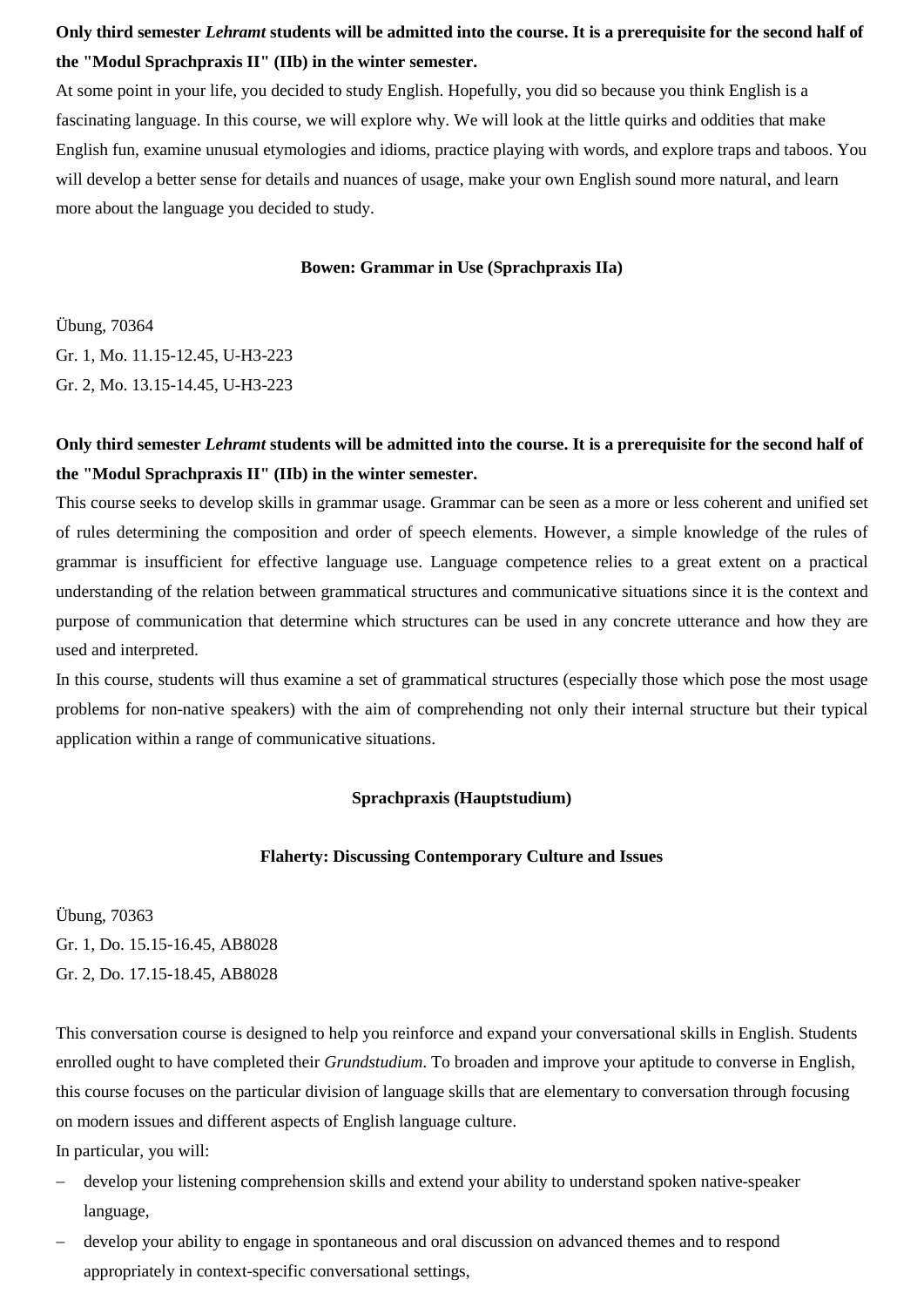expand and personalize your active vocabulary knowledge in general areas of conversation.

# **Bowen: Translation German-English I**

Übung, 70355 Gr. 1, Di. 13.45-14.45, U-H3-222 Gr. 2, Do. 13.15-14.45, U-H3-222

This course offers an introduction to German-English translation skills. Rather than focusing on translation theory, the course aims to give students practical insight into the translating process. In class, students will work on typical translation problems caused by grammatical and lexical factors.

Each week we will address a particular grammatical or structural issue that arises from the significant differences between the English and German languages and their respective textual cultures. Over and above class work, students will be expected to prepare a translation each week involving the skills addressed in the previous week's class. Since translating into English – perhaps more than any other activity – demands an intimate knowledge of the language, students will also be given the chance to hone their overall knowledge of the English language.

## **Vaughan: Essay Writing**

Übung, 70350 Gr. 1, Mo. 11.15-12.45, U-H3-222 Gr. 2, Mo. 13.15-14.45, U-H3-416

This course aims to further the development of students' writing abilities. In addition to reviewing sentence and paragraph structure, we will concentrate on the language and techniques used in developing argumentation and persuasion. Students will learn to analyse a topic, develop a structure for their ideas, and edit their work to meet criteria appropriate to *Hauptstudium* level.

### **Spohr: Translation English-German II**

Übung, 70353, Do. 17.15-18.45, AB8023

The aim of this course is to develop students' ability to translate texts of different kinds into good idiomatic German. We will start with newspaper cuttings of different topics and deal with language structures. In the second half of the course we will deal with short stories; the emphasis will be on stylistic differences. Texts will be given to you in class, and the majority of the work will have to be done as homework. In class, we will compare and discuss your translations.

### **Bowen: Translation Workshop for Teacher Students**

Übung, 70357, Di. 15.15-16.45, U-H3-222

**Nur für Lehramtsstudierende.**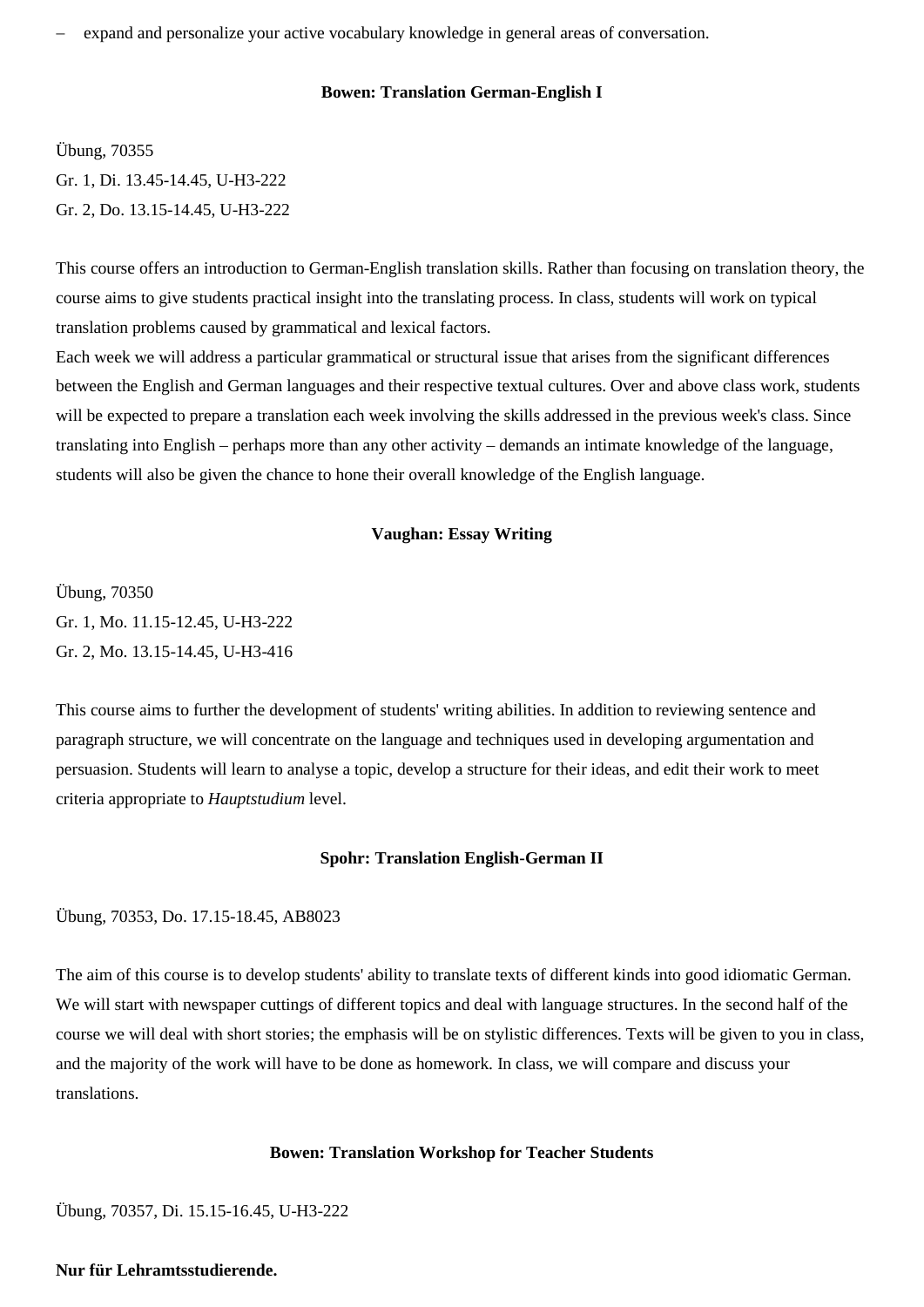This course has a single goal: to help teacher students prepare for the translation section of their state exams. Since the language skills of most LA students are tested solely on the basis of a translation, those getting ready to take their exams are advised to brush up their translation skills. While the language skills section of the exam demands that students have good general English language skills, the translation section poses its own particular difficulties. This course will take a look at these difficulties and help students overcome them. As the course title suggests, the course is a workshop.

This means that the bulk of the time in the course will be taken up with exercises directed at improving students' chances of doing well in their exam. Each week students will be asked to translate past exams (or similar texts). In class we will go over the translations and suggest improvements. We will also look at techniques whereby one can translate quickly and effectively. In addition, typical German-English translation problems will be addressed.

### **Bowen: Debating and Communication**

### Übung, 70358, Mi. 11.15-12.45, U-H3-222

This course aims at improving students' communication skills by having them organize and participate in debates. Debating provides an excellent forum in which students can improve their spoken skills, for participants must not only convincingly deliver pre-prepared statements but also communicate intelligently and fluently without notes. The first section of the course will involve introducing students to the rules of debating and argumentative strategies used in debates. The second section of the course will allow students to apply their knowledge of effective communication and argumentation by having them engage in organized debates. Each week two teams will prepare a debate on a topical issue. In class, they will defend their position against the opposing team. In conclusion, the audience will be allowed to pose questions.

## **Bowen: Academic Writing**

Übung, 70360, Do. 11.15-12.45, AB8028

### **Nur für BATS- und Lehramtsstudierende.**

This course complements the "Essay Writing" course offered in the *Hauptstudium* in that it focuses on the academic essay as a distinct genre, with its own structure, style, and register. To gain a greater sensitivity to these elements of academic writing, we will read selections from various academic texts which exemplify typical features of academic prose. On the basis of these weekly readings, we will discuss the elements of good academic prose and work toward putting these elements into practice. Particular attention will be paid to those elements of style that students have not had the chance to perfect (e.g. appositions, modifiers, parallelism, effective punctuation.) Alongside issues of structure and style, we will take a close look at the writing process, examining how one researches, uses references, and puts together an effective outline.

Master British and American Transcultural Studies

<span id="page-20-0"></span>**Kornexl, Linke, Mackenthun, Rossow, Schmitt-Kilb, Haselow: Grundmodul BATS: Theories and Methods of British and American Transcultural Studies**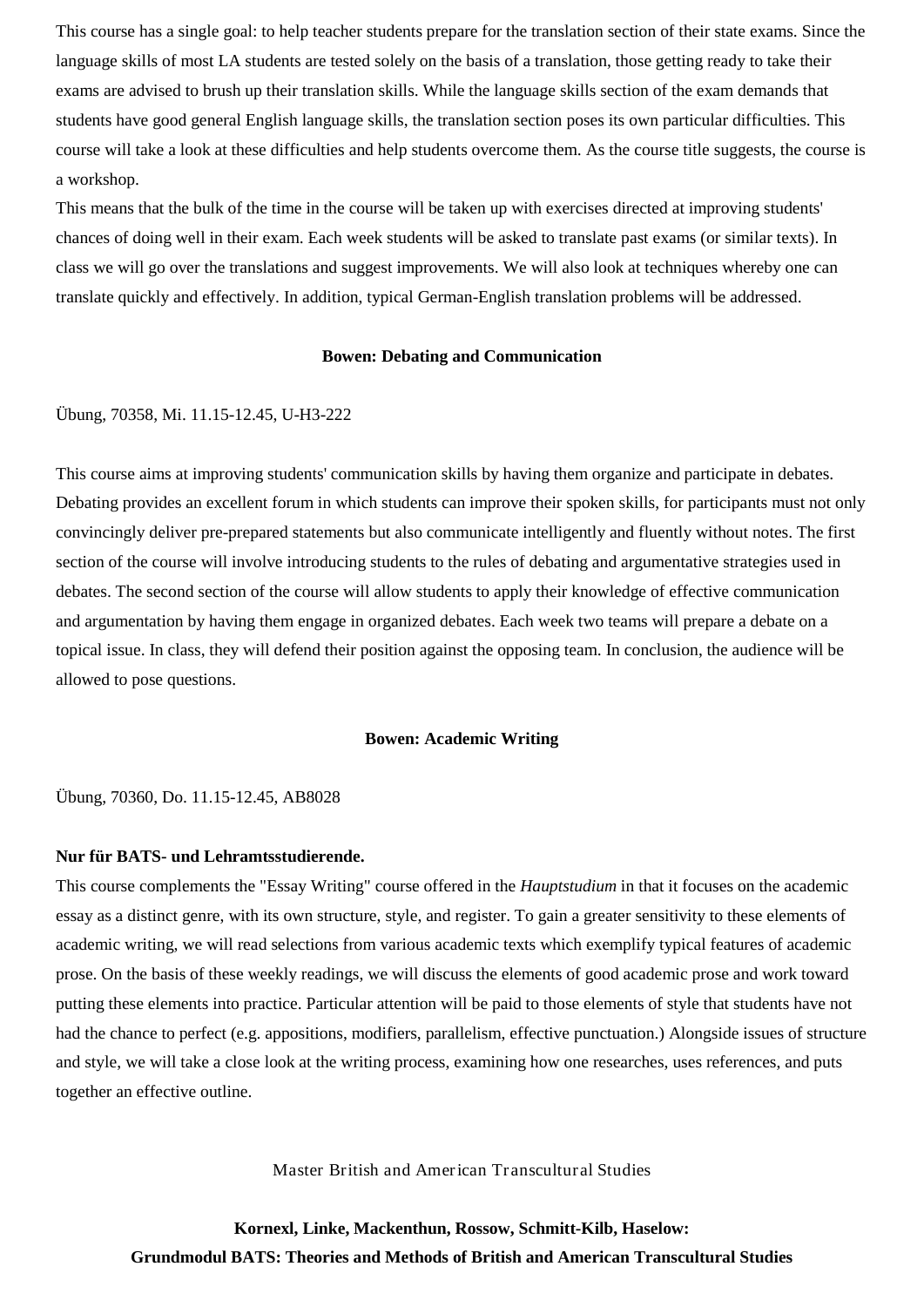# **Diese Lehrveranstaltung wird ausschließlich für Studierende des Masterstudiengangs British and American Transcultural Studies angeboten.**

In diesem Modul werden ausgewählte Theorien und Methoden aus der Anglistik/Amerikanistik eingeführt, die für das Thema Kulturkontakt relevant sind. An der Lehrveranstaltung beteiligen sich die Lehrenden des Studienganges mit kleineren Unterrichtseinheiten zu ihren Gebieten und stellen in thematischen Einheiten (Anglophone Literatures in Transcultural Contexts, English in Transcultural Contexts und Anglophone Cultures in Transcultural Contexts) verschiedene theoretische und methodische Ansätze der beteiligten Bereiche vor.

## **Rossow: The Transcultural Dimension of Globalisation**

Hauptseminar BATS – Kultur, 70202, Mi. 17.15-18.45, AB8023

From its inception, British cultural studies have responded to social changes and attempted not only to provide the theoretical means to analyse those changes critically but also to offer alternatives to the status quo. In the British context, cultural studies started from an interest in working-class and popular culture, and, in response to an increasingly multicultural Britain, shifted its focus to issues of race, ethnicity and immigration, later becoming increasingly concerned with gender issues. The most recent issues to which cultural studies have responded are processes which are commonly subsumed under the umbrella term globalisation. This course attempts to investigate selectively some of the diverse processes of globalisation, their historical, political and economic context, and the respective analytical and theoretical responses of cultural studies with a special emphasis on transcultural aspects and the accompanying discourses.

A *Reader* with a selection of thematically organised texts and the list of topics for term papers will be provided at the beginning of the course.

### **Haselow: Cross-Cultural Pragmatics**

Hauptseminar BATS – Sprachwissenschaft, 70057, Mo. 11.15-12.45, AB8028

# **Dieses Seminar kann nur von MA-Studierenden und von LA-Studierenden für Gymnasium ab dem 7. Fachsemester besucht werden.**

Pragmatics is the study of language as action and of the contexts in which linguistic action takes place. Cross-cultural pragmatics is a research domain that includes contrastive and comparative analyses of linguistic action carried out by language users from different ethnolinguistic backgrounds. The object of inquiry in this seminar is the realization of a limited set of speech acts (e.g. apologies, requests, complaints) and of politeness strategies in different cultural settings. Students will examine the strategies that native speakers use in the realization of particular speech acts in order to find out what linguistic differences may result from the culture-specificity of verbal behavior (e.g. redressive devices, routinized expressions, levels of directness). For this purpose, we will compare different regional varieties of English (e.g. British and American English) and particular varieties of English to another language, e.g. German.

# **Schmitt-Kilb: Rejection and Romance: The "Gypsy" in British Literature**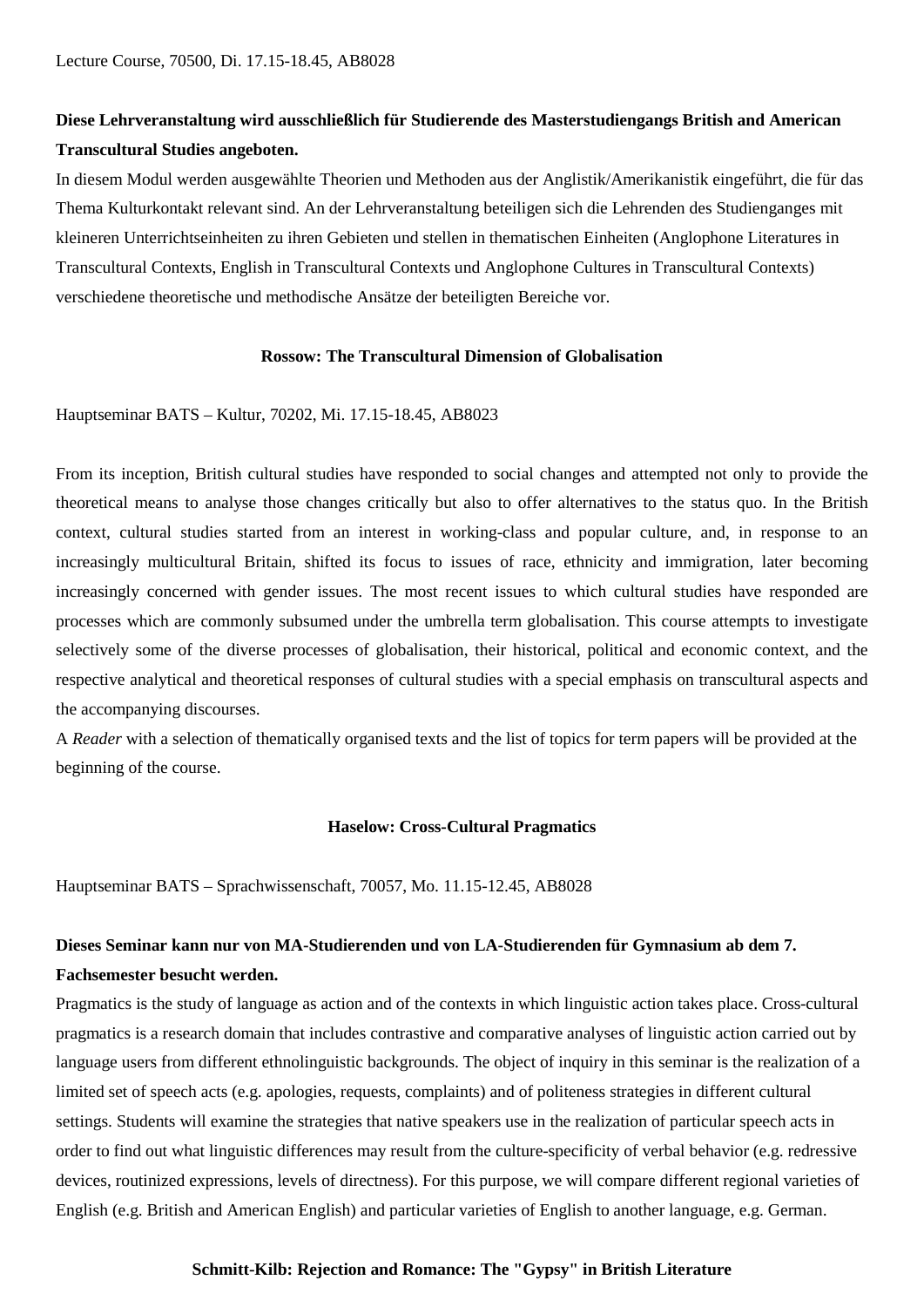Amongst the many groups accounting for the 'multi' in 'multicultural Britain', there is one which finds itself both subjected to a unique amount of hostility and confronted with an equally unique amount of cliché-ridden attitudes, one whose possibility of being heard was and is smaller even than that of most others: "gypsies". Various clichés – a hodgepodge of images ranging from the uncivilized cleptomaniac to the passionate freedom lover (re)produced in and through literature – present them as a social group of nomads without a genuine cultural identity. In the course we will trace the history of this issue and discuss the influential romanticizing as well as pejorative representation of "gypsies" in a number of English literary texts from the early  $19<sup>th</sup>$  to the  $21<sup>st</sup>$  century, from Sir Walter Scott to Louise Doughty. We will investigate the function of the literary "gypsy" and analyse the persisting construction of images of "gypsies" still prevalent in European and specifically British imagination. For further information, please check my notice board (from September  $15<sup>th</sup>$ ).

#### **Mackenthun: Native American Literature**

## Hauptseminar BATS – Literatur, 70141, Fr. 11.15-12.45, AB 8028

The literature of authors with a Native American tribal background is presently one of the most fascinating and vibrant fields in US literature. In addition to a general historical survey and various theoretical assessments of the transcultural aspects of Native American literature, this class will offer in-depth analyses of the development of the Native American novel, beginning with its initial concern with the traumata of war, dispossession, racial hybridity, and disfranchisement on the reservation (Silko), moving to humorous investigations into the absurdities of US practices of racial differentiation and stereotyping (King), to representations of environmental and land rights issues (Hogan), and finally to reflecting an increasing concern with processes of transculturation beyond the territorial limits of the United States (Welch). Knowledge of additional novels by these and other writers (e.g. by Louise Erdrich, Sherman Alexie, Gerald Vizenor, and Louis Owens) can be fed into the class discussion by way of reports (Leistungsreferate). In addition to a *Reader*, the following books have to be purchased:

Silko, Leslie Marmon. 1977. *Ceremony*. Reprint: Penguin, 1986. ISBN-10: 0140086838.

King, Thomas. 1993. *Green Grass Running Water*. Bantam. ISBN-10: 0553373684.

Hogan, Linda. 1995. *Solar Storms*. Scribner. ISBN-10: 0684825392.

Welch, James. 2000. *The Heartsong of Charging Elk*. Anchor. ISBN-10: 0385496753.

**Please sign up via Stud.IP; if the system rejects you or puts you on the waiting list, come to the first session regardless. Admission to this class depends on passing a QUIZ on Leslie Marmon Silko,** *Ceremony***, in the first session***.* **Bring along the novel for the quiz.**

## **Mackenthun: Betwixt and Between. Liminality in American Literature and Culture**

Hauptseminar BATS – Literatur und Kultur, 70142, Do. 15.15-16.45, U-H2-210

The term liminality designates a status in between two 'stable' conditions: a process of passing over from one state to another in temporal or spatial terms, or in terms of personal development such as identity transformation during adolescence. After a few theoretical preliminaries, we will look at liminality: first, in terms of ambivalent territoriality,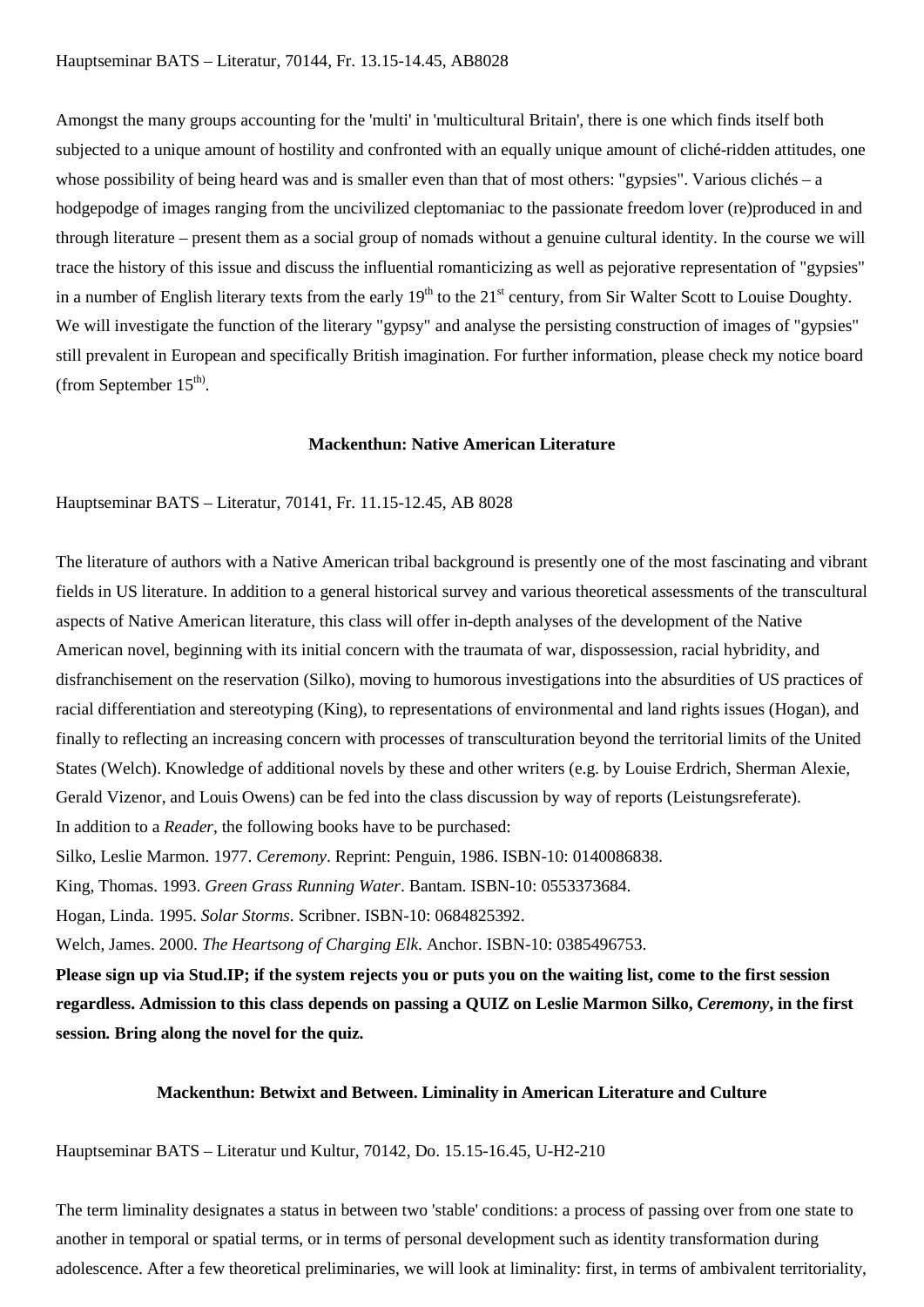taking as examples the historical and theoretical discourses about the western Frontier and the borderzone/*frontera* between the US and Mexico. We will look at how these borders so central to US collective identity – one 'moving', one fixed and heavily defended with electrical fences – are rhetorically produced and critiqued in nonfictional and literary texts; secondly, we will discuss the liminal status of racial identities in the light of scientific discourses about racial hybridity and the literary response to this. The class will begin with the Choctaw-Cherokee-Irish writer Louis Owens' novel *The Sharpest Sight*, which negotiates both meanings of liminality, and it will end with Stephen King's classic *Pet Sematary* – with which the imperial power's fear of colonial revenge culminated in the Reagan era. In addition, we will discuss texts by Irving, Hawthorne, Poe, Lovecraft, Nella Larsen, and Gloria Anzaldua, and look at how the theme has been dealt with in film (e.g. Michael Wadleigh's *Wolfen*). **In addition to a** *Reader***, the following texts have to be purchased:**

Owens, Louis (1995) *The Sharpest Sight*. Oklahoma UP. ISBN-10: 0806125748

King, Stephen (1983) *Pet Sematary*. Reprint Pocket Books, 2001. ISBN-10: 0743412273

**Please sign up via Stud.IP; if the system rejects you or puts you on the waiting list, come to the first session regardless. Admission to this class depends on passing a QUIZ on Louis Owens,** *The Sharpest Sight,* **in the first session. Bring along the text for that purpose.**

#### **Bowen: Academic Writing**

Übung BATS – Sprachpraxis, 70360, Do. 11.15-12.45, AB8028

#### **Nur für BATS- und Lehramtsstudierende.**

This course complements the "Essay Writing" course offered in the *Hauptstudium* in that it focuses on the academic essay as a distinct genre, with its own structure, style, and register. To gain a greater sensitivity to these elements of academic writing, we will read selections from various academic texts which exemplify typical features of academic prose. On the basis of these weekly readings, we will discuss the elements of good academic prose and work toward putting these elements into practice. Particular attention will be paid to those elements of style that students have not had the chance to perfect (e.g. appositions, modifiers, parallelism, effective punctuation.) Alongside issues of structure and style, we will take a close look at the writing process, examining how one researches, uses references, and puts together an effective outline.

#### **Linke, Mackenthun, Rossow, Schmitt-Kilb, Haselow, Kornexl: Praxismodul: Forschungsorientierte Vertiefung**

Kolloquium, 70504, Mo. 17.15-18.45, AB8023 **und** AB 8028

In der Lehrveranstaltung werden die in allen vorhergehenden Modulen vermittelten allgemeinen Theorien, Methoden sowie praktischen Fähigkeiten vertieft und produktiv auf forschungsorientierte Fragestellungen angewandt. Die Themen beziehen sich auf aktuelle Forschungsfragen aus allen Teilgebieten des Studiengangs und bereiten durch Betonung forschungspraktischer Aspekte auf die Masterarbeit vor. Insbesondere dient die Lehrveranstaltung der Vertiefung von Inhalten und Techniken forschungsorientierten Arbeitens und ihrer gezielten Anwendung auf ausgewählte wissenschaftliche Fragestellungen. Dies beinhaltet die Rezeption neuerer Forschungsinhalte, -theorien und -methoden auf dem Gebiet der British and American Transcultural Studies. Ferner trägt sie zur Ausbildung